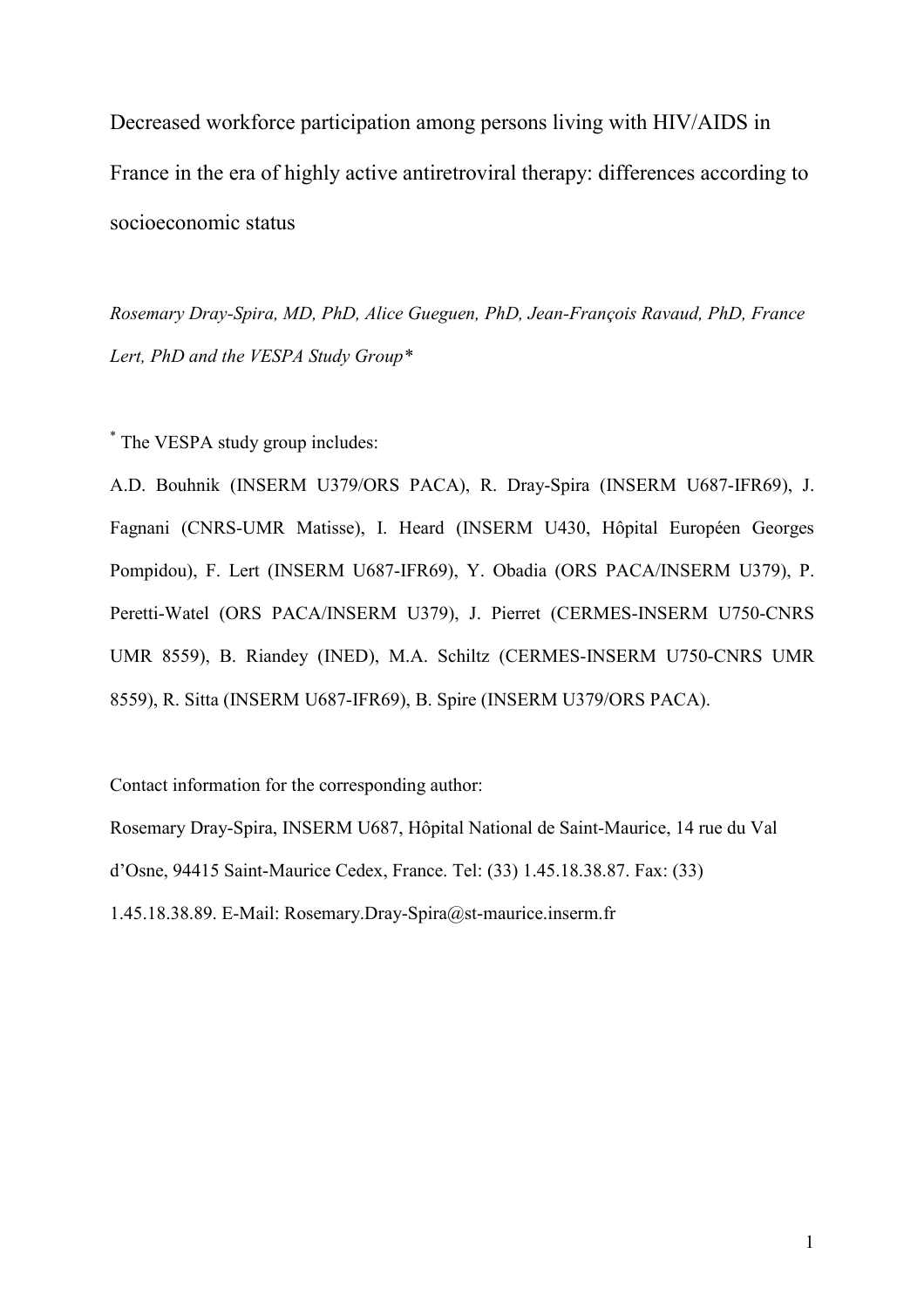### Summary (178 words)

Objectives: This study aimed to measure the differential in employment rates between HIVseropositive versus –seronegative persons and to establish whether this differential varied according to HIV-infected persons' socioeconomic position as defined by educational level. Methods: We used data from the ANRS-EN12-VESPA study, a large cross-sectional survey conducted among a nationally representative sample of 2932 HIV-infected patients in France. Age, gender, nationality and education-standardized employment rates were estimated using the French general population as reference. The differentials in employment rates with the general population were computed overall and according to educational level.

Findings: Compared to the general population, overall employment rate was 25% lower (95% confidence interval [16%; 32%]) among patients diagnosed HIV-infected before 1994 and 9% lower [5%; 16%] among those diagnosed HIV-infected from 1994 onwards. The differential in employment rates with the general population was significantly higher among patients with a low education. The employment rate of highly educated patients diagnosed HIV-infected from 1994 onwards did not differ from that of the general population.

Conclusions: HIV infection is associated with decreased workforce participation among the low- but not the high-educated individuals.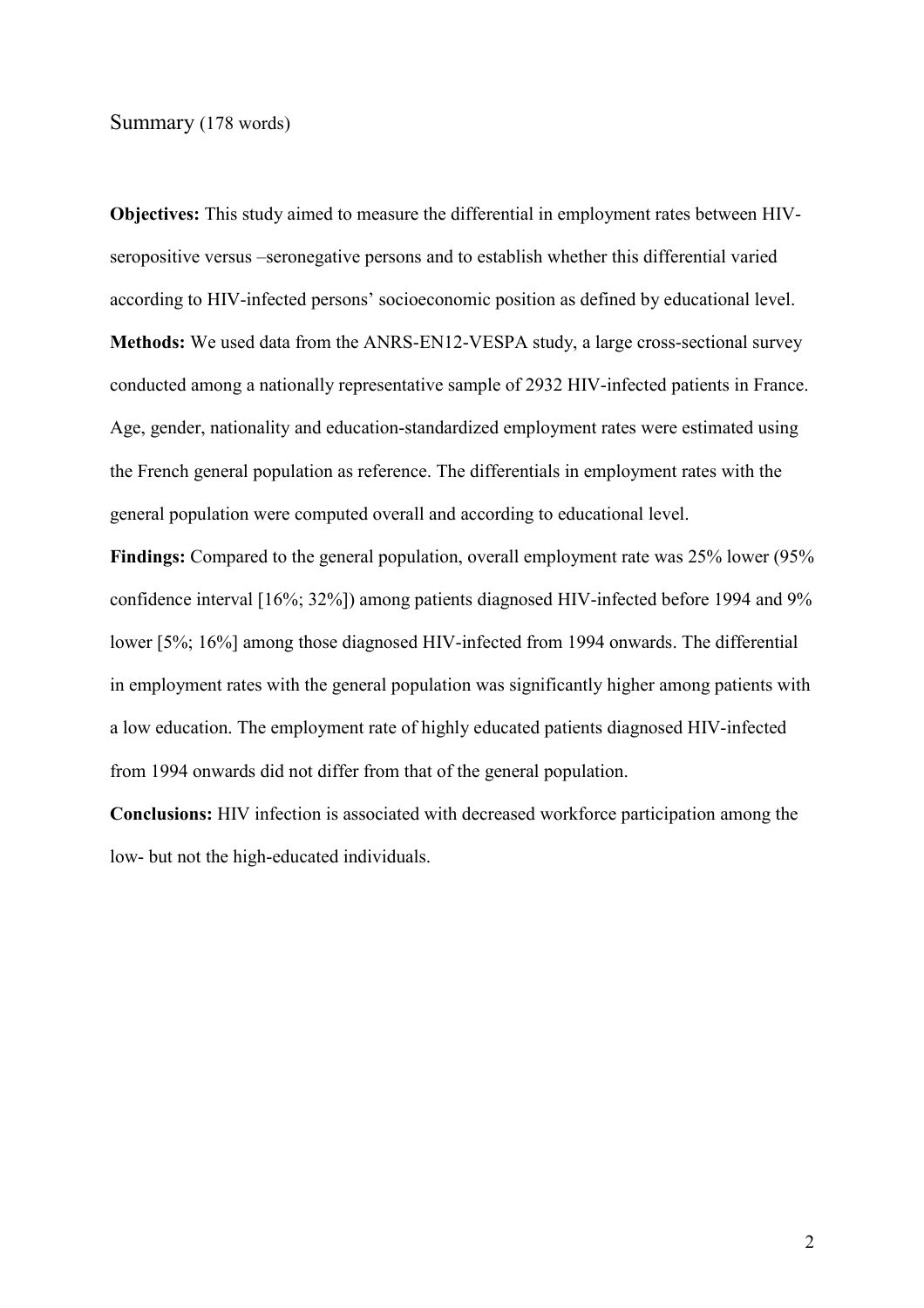## Introduction

Employment is a major factor in maintaining income levels and living conditions, especially among patients with long-lasting chronic diseases [1]. Moreover, unemployment has been shown to be an independent predictor of morbidity [2] and mortality from suicide and external causes [3-5] in the general population, thus contributing to social health inequalities in the general population [6].

Studies have shown evidence for the existence of an impact of different chronic conditions on employment status: rheumatoid arthritis [7, 8], diabetes [9-11], impaired cardiac function [12] and limiting longstanding illness [13, 14]. This harmful effect of chronic illness on employment has been shown to be higher among the groups with the lowest position in the labour market, i.e. women, low-educated persons, manual workers and those with the most physically demanding work [15].

In Western countries, since 1996 and the wide-scale diffusion of highly active antiretroviral therapies (HAART), HIV infection has become a chronic disease; moreover, the epidemic has shifted towards more socially vulnerable populations, especially migrants [16-19]. In this context, social aspects of HIV infection have emerged as key factors for the management and progress of the disease. Stable partnership and temporary employment have been shown to constitute independent predictors of health status during the course of the disease as measured by the risk of progression towards AIDS or death [20] or the risk of all-cause hospitalisation or death [21]. Moreover, since HIV infection mostly affects young adults, patients' social situation at the time of diagnosis is still largely in evolution, making it likely to be influenced by the disease. The deleterious social impact of HIV infection is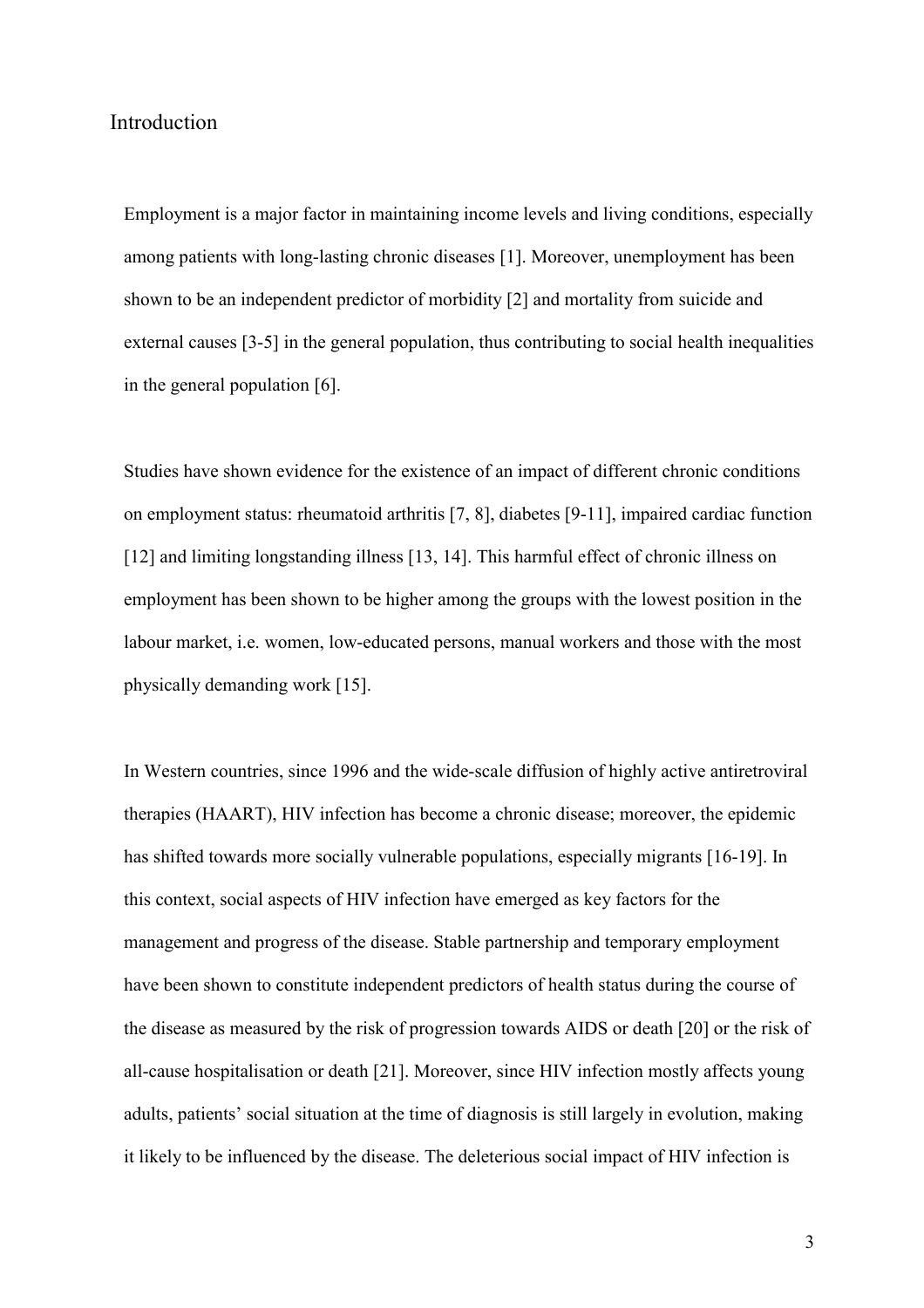likely to be amplified among patients who have the least favourable socioeconomic position at disease outset [22].

Studies have reported persistent high unemployment rates among persons living with HIV/AIDS in the era of HAART, ranging from 45 to 65% [23-28]. Such unemployment rates are likely to be the result of a debilitating effect of HIV disease on workforce participation, but they may also at least partly reflect sociodemographic or behavioural disadvantages regarding workforce participation (i.e., female gender, advanced age, low educational level, manual occupation, foreign-nativity, low educational level, manual occupation, intravenous drug use) existing prior to HIV infection.

The present study aimed to measure the differential in employment rates between the population of persons living with HIV/AIDS in France in 2003 and the French general population, while taking into account differences in the socio-demographic and educational structure of these two populations. Our secondary objective was to establish whether this differential varied according to HIV-infected persons' socioeconomic position as measured by educational level.

We used data from a French national representative sample of HIV-infected hospital outpatients. In France, access to care for HIV infection is universal and, since antiretroviral treatments are provided exclusively through hospital physicians' prescription, HIV infection is mostly managed through hospital outpatient clinics, regardless of disease severity [29]. The sample we used has been constituted specifically with the concern for reflecting the diversity of the HIV epidemic in terms both of individuals' and disease management characteristics, thus allowing us to account for the great heterogeneity in the situations encountered at the country level.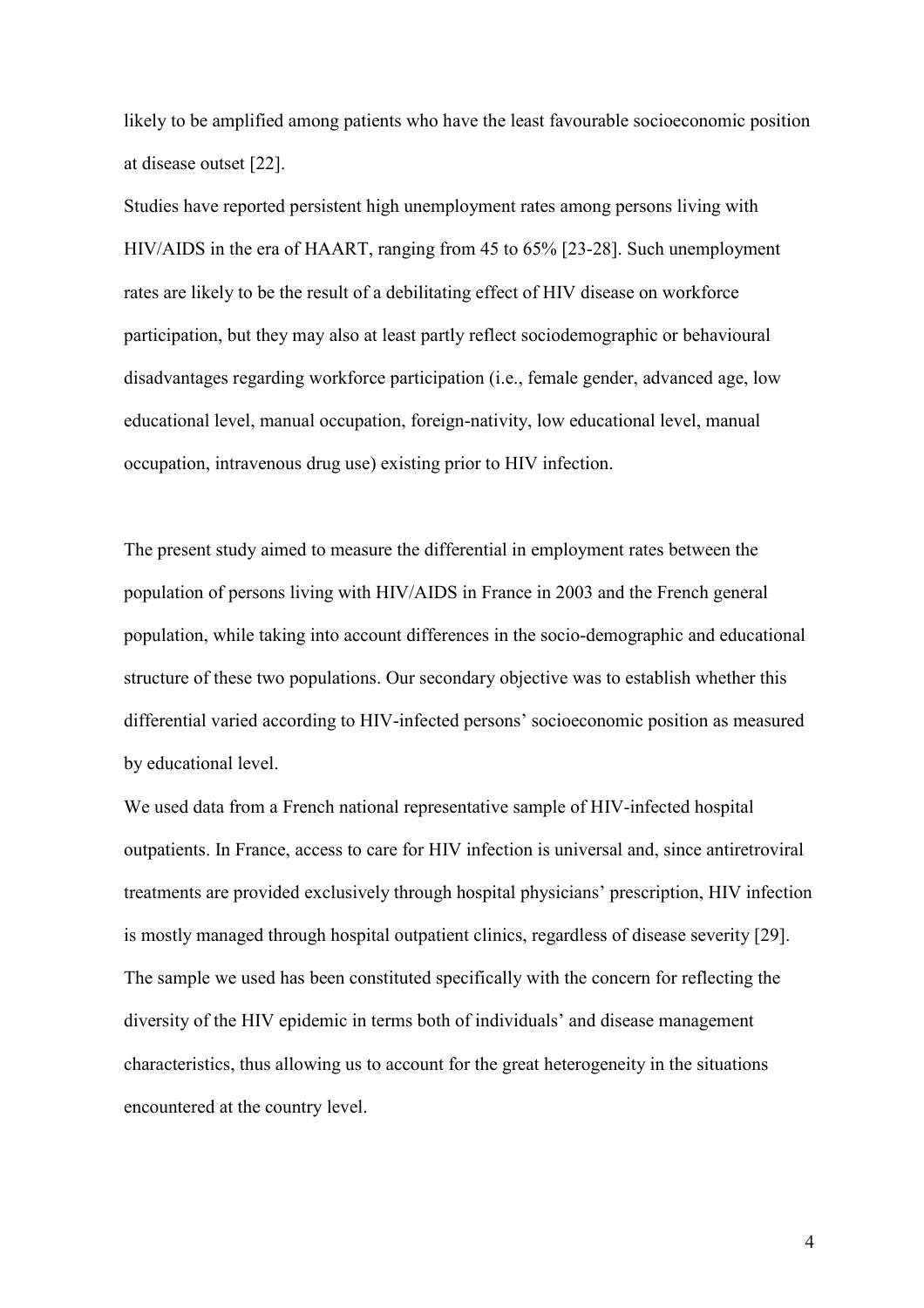## Material and Methods

We used data from the ANRS-EN12-VESPA study, a large cross-sectional survey aimed at studying the social situation and living conditions of HIV-infected persons in France. The study design has been detailed elsewhere [30]. The study was conducted between December 2002 and September 2003 among a random stratified sample of 4,963 HIV-infected outpatients recruited in 102 French hospital departments delivering HIV care. The stratification criteria were departments' geographic location and size of HIV caseload. Eligible patients were those diagnosed as being HIV1-infected for  $\geq 6$  months, either French or living in France for ≥6 months, and aged ≥18. Patients with very poor understanding of the French language were excluded.

Patients who agreed to participate signed an informed consent and answered a face-to-face standardized questionnaire administered by a trained interviewer. Information on HIV disease and health status characteristics was documented from medical records.

Non response rate was 41% of the randomized patients overall, with substantial differences according to patients' HIV transmission category, employment status and immunological status. Major socio-demographic and health-related characteristics were collected both among respondents and non-respondents, allowing for a weighting procedure to take into account this participation bias. This weighting procedure included two steps: first, considering the unequal probability of enrolment related to the heterogeneous frequency of patients' hospital visits, a weight was attributed to each individual corresponding to the inverse number of hospital visits he(she) had reported for the preceding year; second, to account for non-response, an additional weight was computed using a method of calibration adjustment [31], in such a way that the weighted distribution of the participants regarding transmission group, employment status and immunological status was comparable to that of the entire eligible population.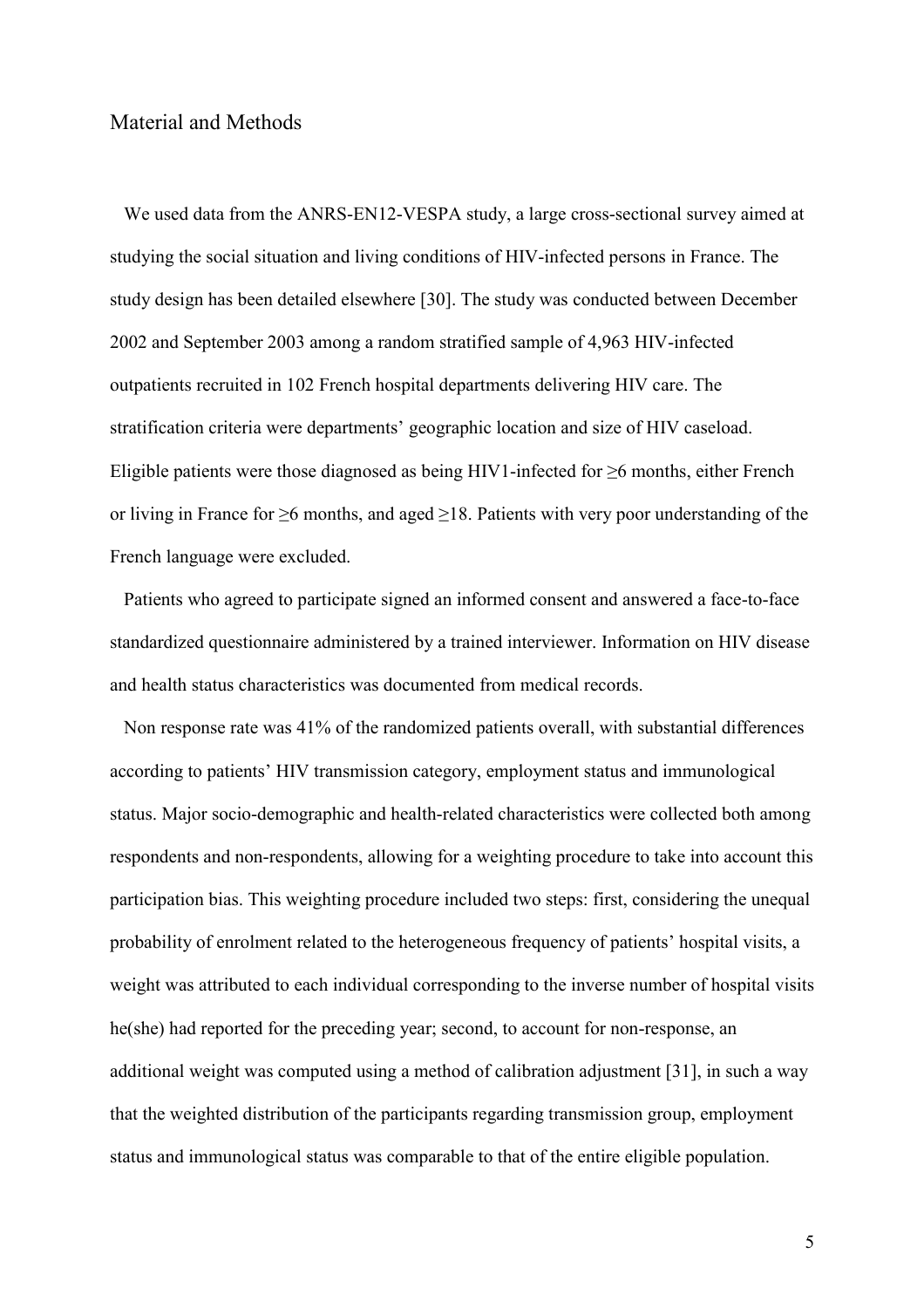Information on the French general population was obtained from the National Institute for Statistics and Economic Studies (Institut National de la Statistique et des Etudes Economiques, INSEE). Each year, the 'Labour Force Survey' is conducted in France as in each country of the European Union among a nationally representative sample of persons aged 16-64 years living in private households in order to produce information on the labour force in Europe [32]. Employment rates are computed according to age, gender, nationality (documentation of ethnicity is not allowed in such studies in France) and educational level. For the present analyses, we used data from the 2002 survey (N=38,164).

For each subject, information was available on the employment status at the time of the study and on major socio-demographic characteristics: gender, age and nationality; educational level, dichotomized as low (pre-primary, primary and secondary education) and high (post-secondary education), was used as an indicator of individuals' socioeconomic position. Moreover, information on past or current intravenous drug use was available for participants of the ANRS-EN12-VESPA study.

Analyses were restricted to participants of working age (<60 years). Given that HIVinfected persons diagnosed from 1994 onwards have benefited from HAART advent much more than those diagnosed earlier, our analyses were performed separately according to the period of HIV diagnosis [before 1994 / from 1994 onwards]. Direct standardization was used to estimate age, gender, nationality and education-standardized employment rates among HIV-infected individuals, using the sample of the general population as reference. That is, we calculated the employment rates expected among HIV-infected participants stratified by period of HIV diagnosis, assuming they had the same distribution as the general population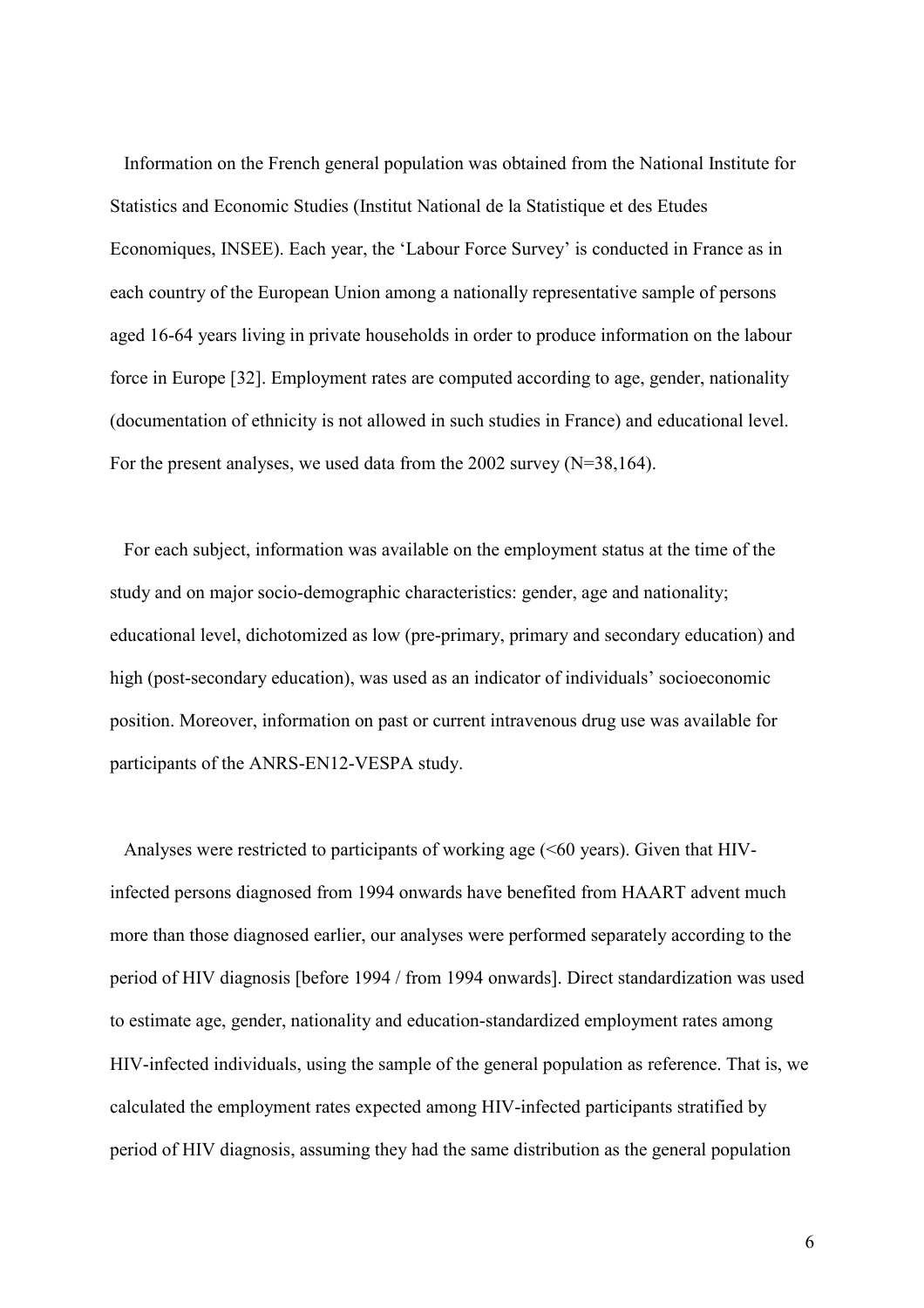regarding socio-demographic characteristics, i.e. gender, age (categorized as <35 / 35-49 / ≥50 years), nationality (French / others), and socioeconomic position measured by educational level. The differentials in employment rates between HIV-infected persons and the general population were computed overall and separately according to educational level. These differentials were calculated using the difference between 100% and the ratio of each standardized employment rate to the reference one. Confidence intervals of the standardized rates and of the rates differentials were computed using bootstrap, which allowed accounting for data weighting.

Given that in the analysis described above: 1) to avoid empty strata, nationality was dichotomized rather than categorized according to the country of origin and 2) information on intravenous drug use could not be accounted for because it was missing for the reference population, we considered that this analysis may fail to account for all differences potentially associated with employment rate between HIV-infected individuals and the general population. Thus, a complementary analysis restricted to French citizens and non drug users HIV-infected individuals was performed to check the reproducibility of our results in a more homogeneous sub-sample.

All statistical analyses were performed using Stata 7.0<sup>®</sup> (Stata Corporation, College Station, TX).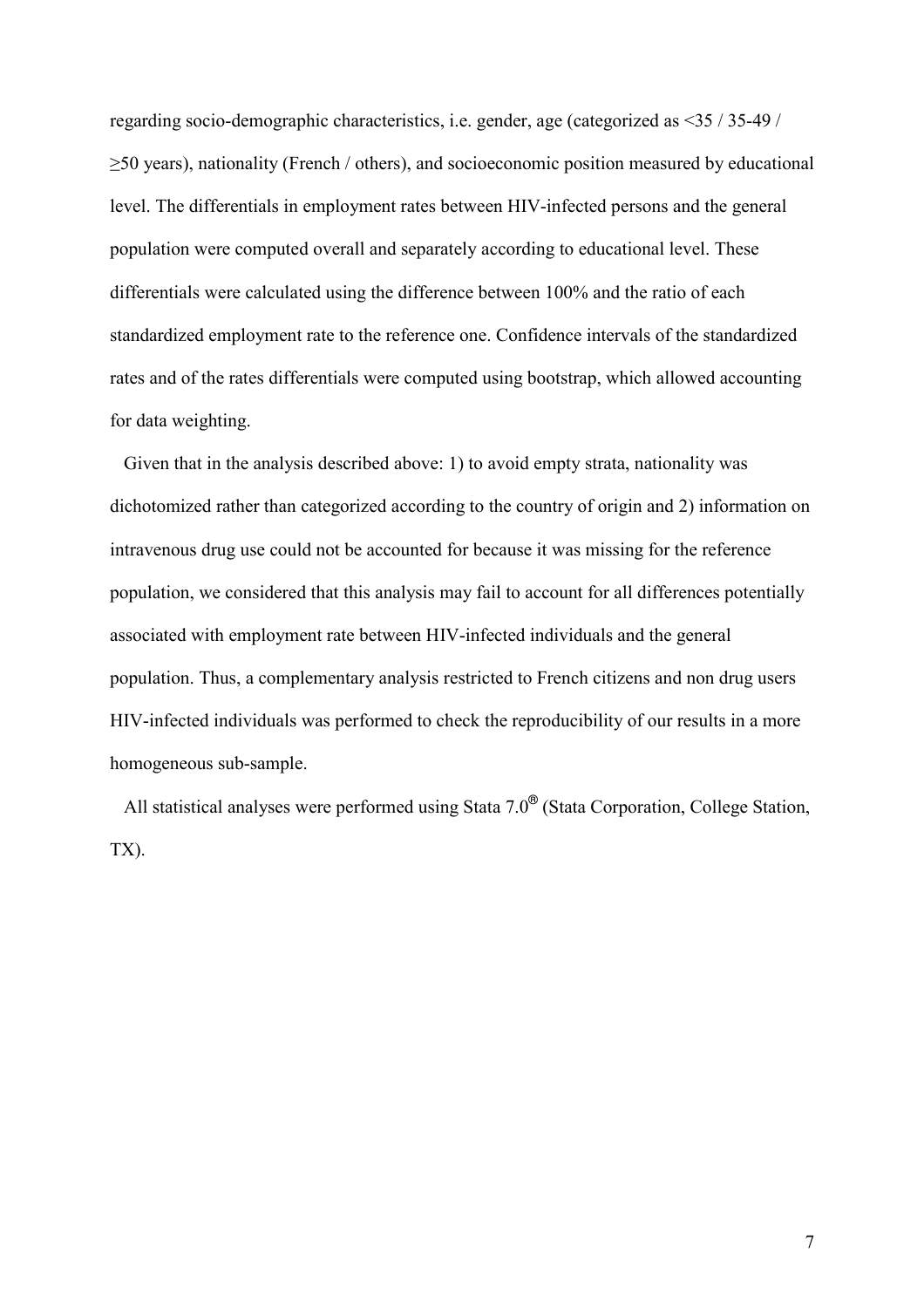## Results

### Study population

Among 4,963 eligible patients, 2,932 participants were included in the ANRS-EN12- VESPA study (global response rate 59%). Two hundred and sixty four were not solicited because of major cognitive impairment or health problems, while 1,767 patients declined to participate. Patients who refused most frequently cited a lack of time. Non-respondents were more likely than respondents to be employed at the study time and to have been HIV-infected through a way other than homo/bisexual contacts.

For the present analysis, we considered the 2,750 participants of the ANRS-EN12-VESPA study aged <60 at the time of data collection. Median time since HIV diagnosis at the time of the study was 10 years (range: 6 months to 21 years): 1,442 had been diagnosed as being HIV-infected before 1994 and 1,308 from 1994 onwards. Of the participants, 592 were past or current intravenous drug users (454 diagnosed before 1994 and 138 diagnosed later). The sample of the general population included 35,423 individuals aged <60. In comparison to the general population, HIV-infected participants were more frequently males (respectively, 73.2% of those diagnosed before 1994 and 68.1% of those diagnosed from 1994 vs. 49.6% of the general population), aged between 35 and 49 years (respectively, 77.6% and 53.2% vs. 35.4%) and non-French citizens (respectively, 9.6% and 29.0% vs. 6.6%); this latter difference being almost exclusively related to a much higher proportion of individuals originating from sub-Saharan Africa among the HIV-infected population (respectively, 2.5% and 19.6% vs. 0.8%) (Table 1).

## Employment rates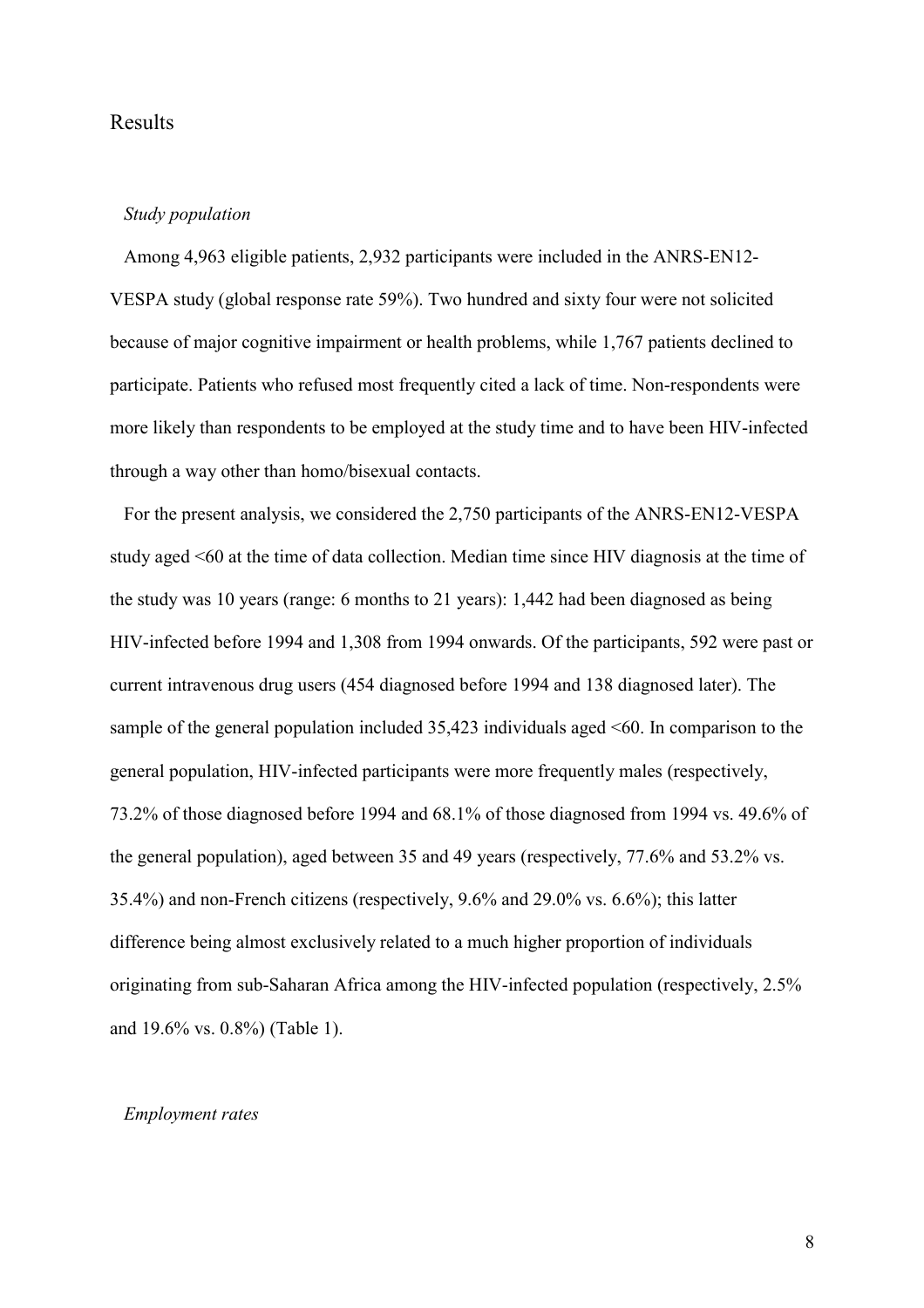As shown in Figure 1, crude employment rates reached 53.9% among patients diagnosed as being HIV-infected before 1994 and 59.3% among those diagnosed as being HIV-infected from 1994 onwards. Substantial differences were observed according to individuals' sociodemographic and educational characteristics with lower rates of employment among females (respectively, 44.6% among HIV-infected females diagnosed before 1994 and 46.9% among those diagnosed later vs. respectively, 57.3% and 65.1% among males), non-French citizens (49.5% and 47.0% vs. respectively, 54.3% and 64.3% among the French), and low educated individuals (48.5% and 53.4% vs. respectively, 66.5% and 72.7% among the high educated). After standardization for characteristics of individuals' socio-demographic and educational situation, estimated employment rates were 49.0% (95% confidence interval: [44.7%; 55.1%]) among HIV-infected individuals diagnosed before 1994 and 59.3% [55.0%; 61.9%] among those diagnosed later. Overall employment rate reached 65.3% in the general population, with lower rates among females, non-French citizens, persons aged below 35 and those with a low education.

#### Differential in employment rates between HIV-infected persons and the general population

As shown in Figure 2, by comparison to the general population, overall standardized employment rate was estimated to be 25% lower [16%; 32%] for HIV-infected patients diagnosed before 1994 and 9% lower [5%; 16%] for those diagnosed later.

The differential in employment rates between HIV-infected participants and the general population varied according to individuals' socioeconomic position. For HIV-infected individuals diagnosed from 1994 onwards, the employment rate differential with the general population was significantly greater among those with a low education (differential of 14% [7%; 20%]) than among those with a high education, whose employment rate was comparable to that of the general population of same socio-demographic and educational characteristics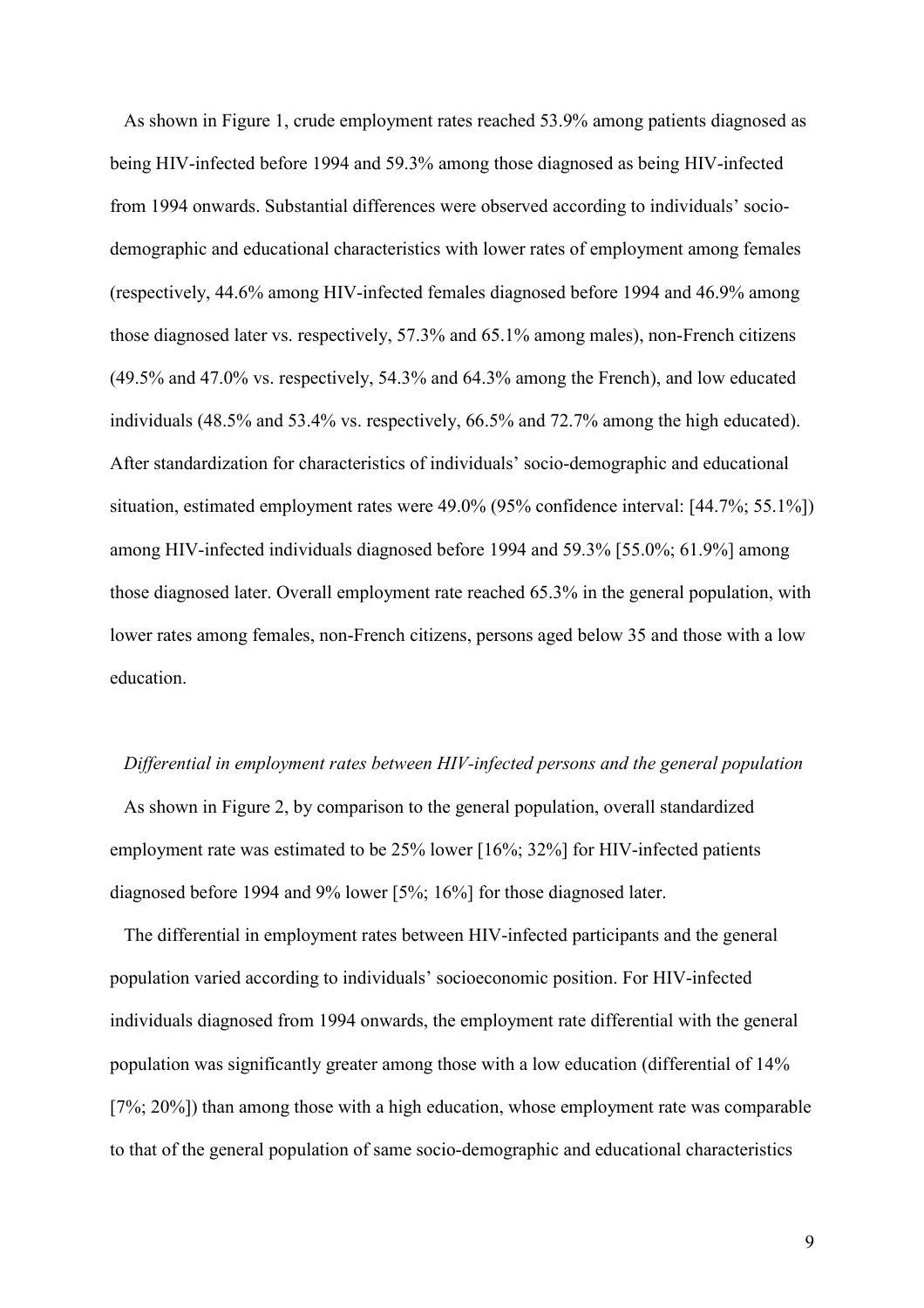(differential of -1% [-8%; 8%]). Among HIV-infected individuals diagnosed before 1994, the difference was less marked although a similar trend was observed (differentials of 29% [22%; 39%] and 17% [-2%; 30%], respectively).

Results remained unchanged when analyses were performed excluding non-French citizens and the HIV-infected injecting drug users.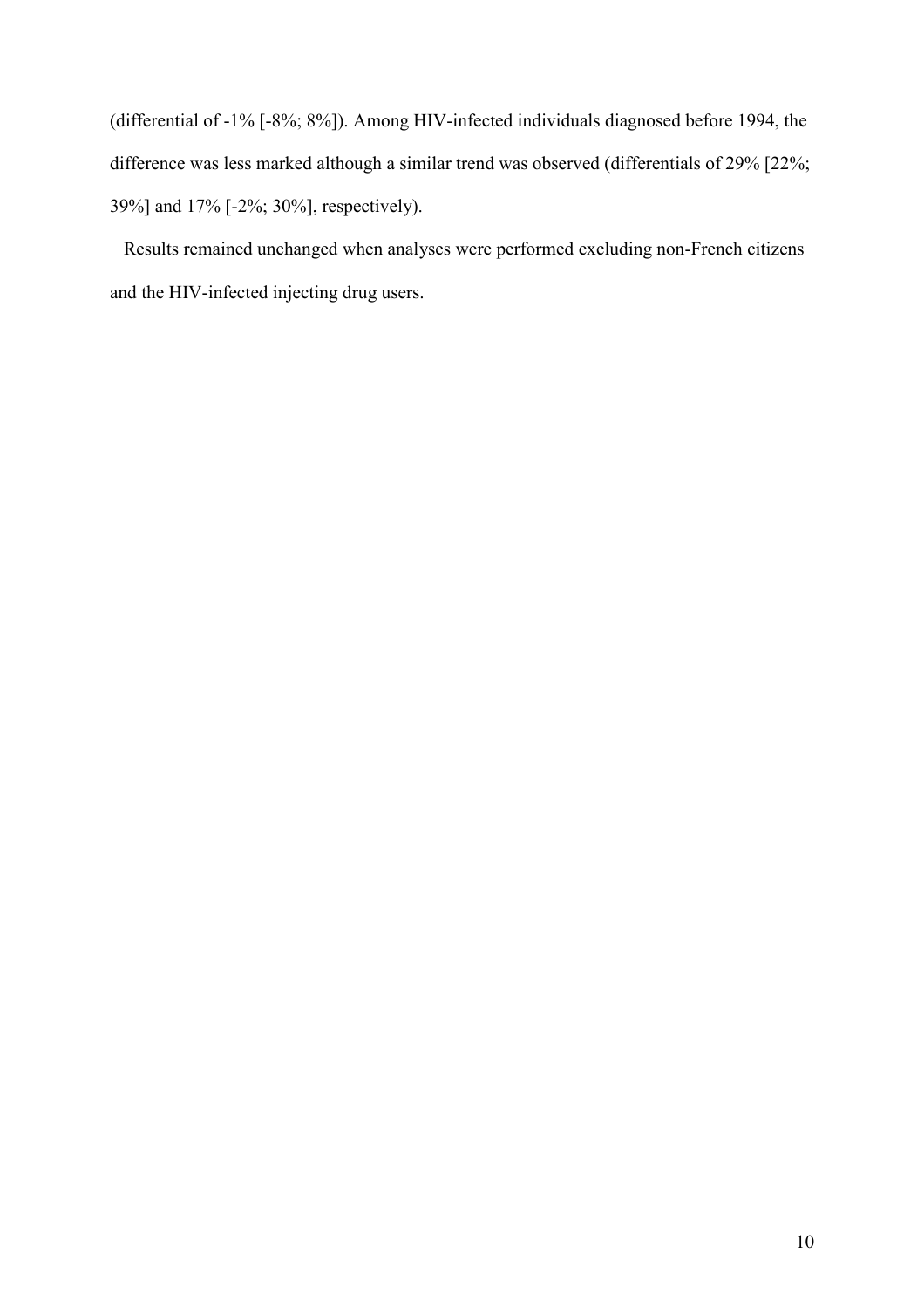## **Discussion**

As HIV infection is moving towards population sub-groups with poor socioeconomic status, estimating the social impact of the disease appears to be a key issue. To our knowledge, this study is the first to compare a large and diverse sample of HIV-infected persons with the general population regarding a major aspect of patients' living conditions, i.e. employment, allowing us to provide original information on this question.

The ANRS-EN12-VESPA study, thanks to its large randomized sample of HIV-infected hospital outpatients from all over France, provides a unique dataset to study the social aspects of HIV infection in their diversity at the level of a country. Non response reached 41% of the patients randomized for the study, with higher rates of refusal among those employed, mostly attributed to a lack of time for answering the questionnaire. However, the information on employment status was collected both for respondents and non-respondents, allowing for a weighting procedure to account for this participation bias. Thus, employment rates reported in this study are likely to be generalizable to the whole population of persons living with HIV/AIDS and followed at hospital in France in 2002-2003 and allow comparisons with data from the French general population.

Both data on HIV-infected individuals and the general population were collected between 2002 and 2003, a period over which labour market characteristics did not encounter major changes in France, thus allowing for appropriate comparisons between the two datasets. In Western countries, HIV infection preferentially reaches selected groups of the population with specific socio-demographic and behavioural characteristics which may themselves be associated with employment rate. Indeed, the frequency of drug use is particularly high among HIV-infected persons (20% of the participants of the ANRS-EN12-VESPA study were

11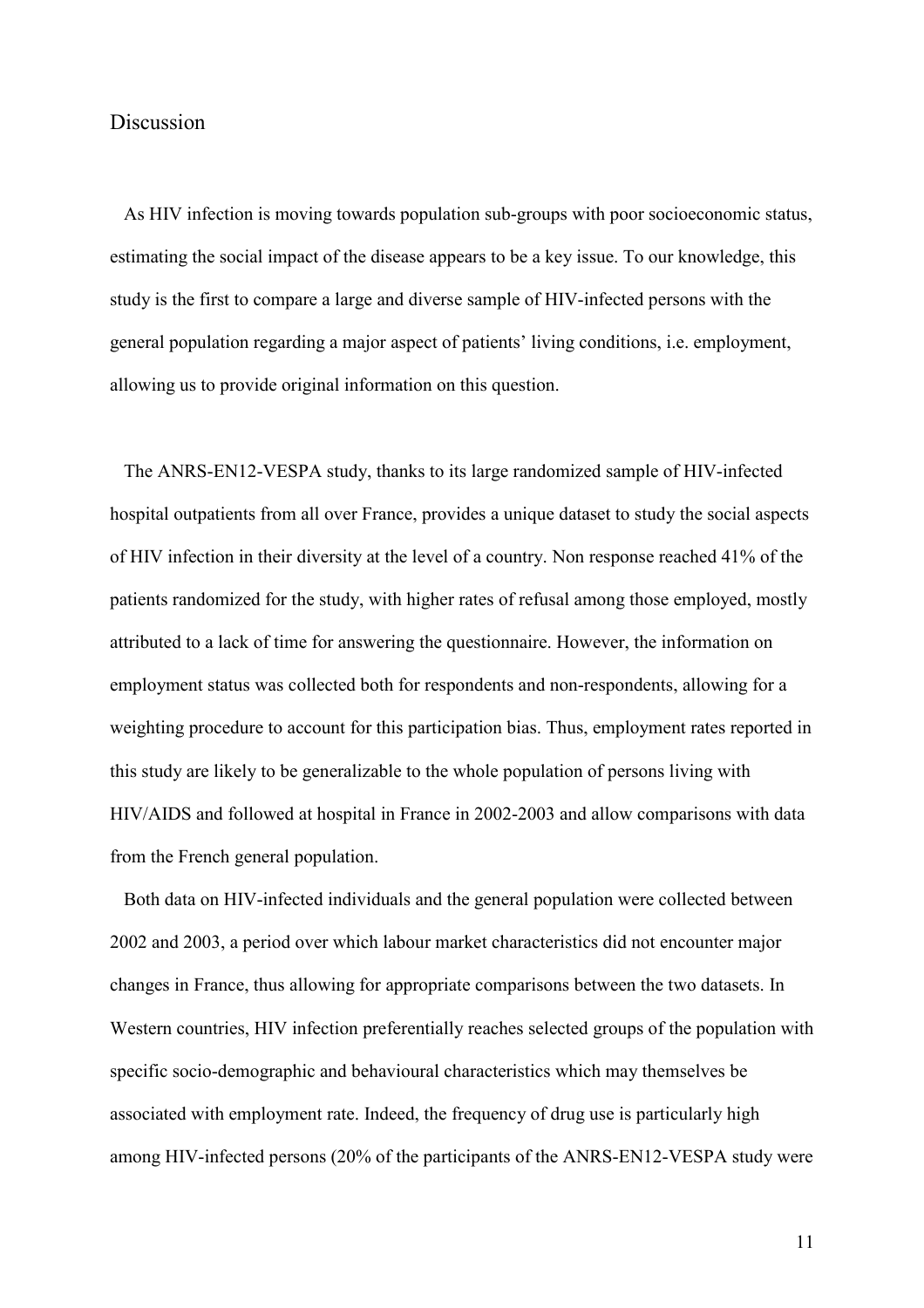past or current drug users, versus <1% in the French general population [33]). Moreover, non-French HIV-infected persons are characterized by a recent date of immigration (median time since immigration at the time of HIV diagnosis was 1 year among migrants of the ANRS-EN12-VESPA study) and a high frequency of migration from regions of high HIV prevalence, especially sub-Saharan Africa (55% of the migrants of the ANRS-EN12-VESPA study were born in sub-Saharan Africa versus 9% in the French general population) [19]. However, results were similar when non-French citizens and HIV-infected drug users were excluded from the analyses, suggesting that our findings are not explained by these differences.

Our results show that in France, the overall differential in employment rates between persons living with HIV/AIDS in the HAART era and the general population persists after accounting for the socio-demographic and educational differences between these populations. Logically, the differential in employment rates with the general population appears to be more marked among patients whose HIV infection has been diagnosed before 1994, i.e. those whose disease has had the time to progress before they could benefit from HAART. However, our results show that even among patients who have had access to effective therapies from the early times of their HIV infection, employment rate in 2003 is significantly lower than in the general population.

Although the present study precludes from drawing any conclusion on a causal relation between HIV infection and workforce participation, the persisting differential in employment rates we have shown is likely to reflect an independent influence of HIV disease on employment status. First, HIV infection may constitute a barrier to access (or return) to work for those unemployed: studies have reported that although large proportions of unemployed HIV-infected persons have contemplated work re-entry as efficient treatments have emerged,

12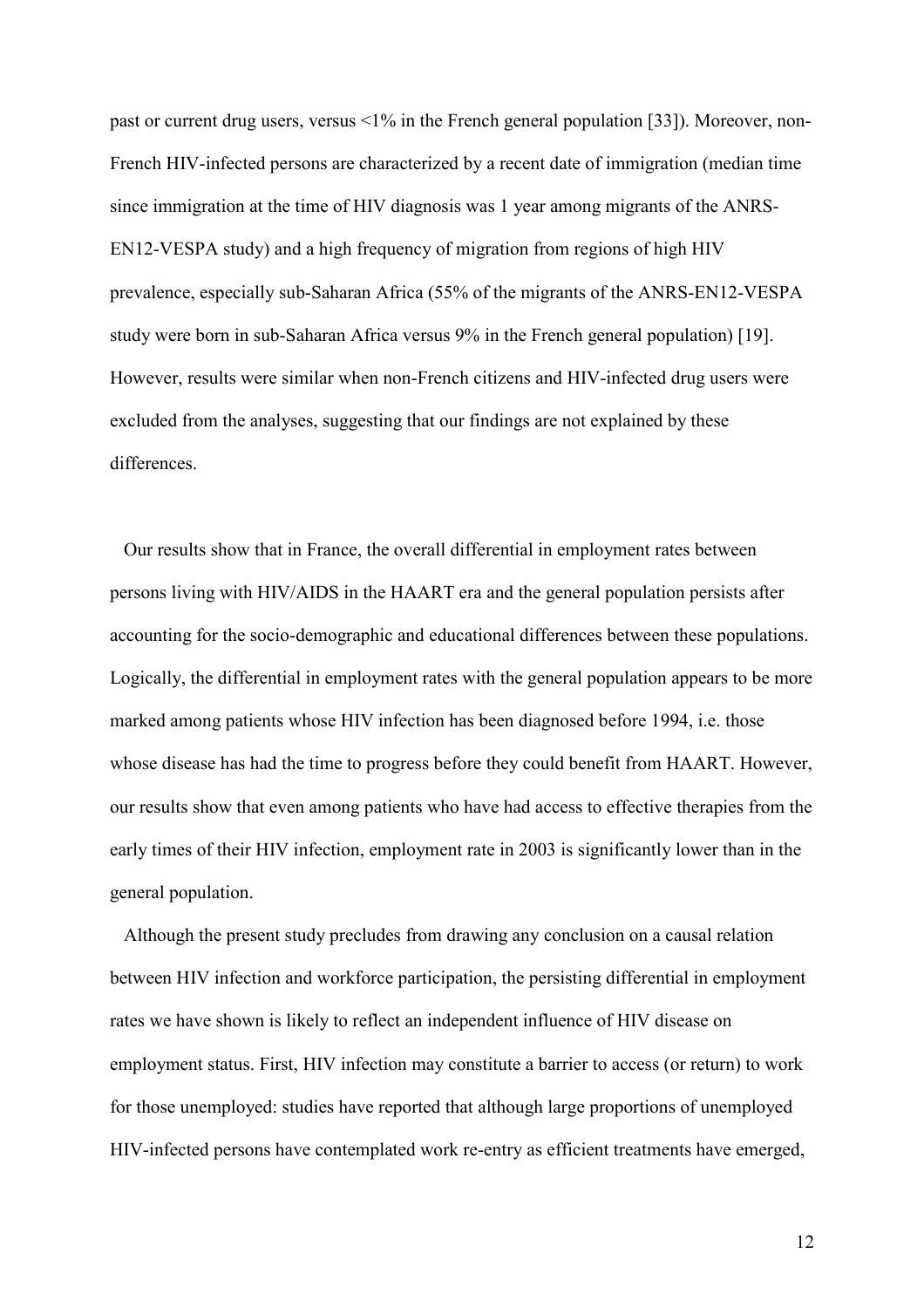few have actually done so [28, 34-37]. Moreover, HIV disease may constitute a cause of employment loss. The existence of a phenomenon of employment loss during HIV infection has been reported in several studies: among the 319 patients followed in the French PRIMO prospective cohort from 1996, almost one patient in employment out of five (18%) had lost his job after a median time of 2.5 years since HIV infection [38]. In a representative sample of US HIV-infected patients, 6% of those employed had lost their job within the first 6 months of HAART [27]. Additionally, data on employment trajectory since HIV diagnosis collected retrospectively in the ANRS-EN12-VESPA study indicate that 28% of the 647 patients HIVdiagnosed since 1996 and employed at the time of diagnosis had lost their job in 2003; HIV was reported to have played an important role in employment loss by 52% of them (data available on request). Both low access/return to work and employment loss may result from the functional consequences of HIV disease. However, in the HAART era the level of HIVrelated physical disability is limited, suggesting that additional phenomena are likely to be involved. In particular, HIV-related discrimination from employers may impair individuals' chances of both being recruited and maintaining in employment. Stigma associated with HIV has been shown to be greater than for other chronic conditions including hypertension, diabetes or depression [39]. Among those participants of the ANRS-EN12-VESPA study who were employed in 2003, a large majority (70%) had kept their HIV status secret from their employer and colleagues, probably for fear of stigma, and only 6% reported that they had experienced HIV-related discrimination at workplace. By comparison, this rate reached 13% among those who had lost their employment during the course of the disease (data available on request), suggesting that HIV-related discrimination may have played a role in these employment losses.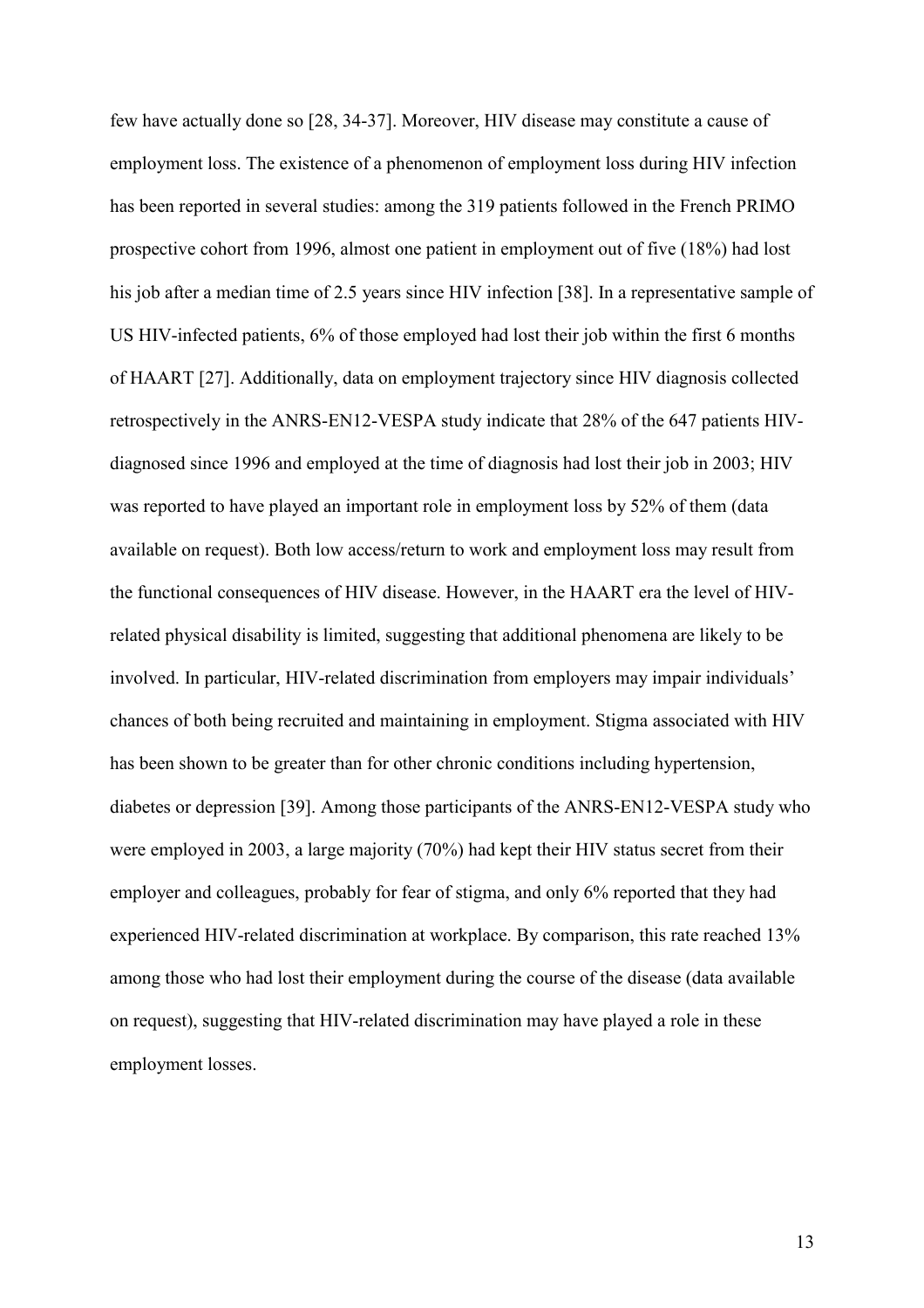Moreover, we have found that the differential in employment rates with the general population is not homogeneous according to the socioeconomic position of HIV-infected patients as defined by educational level. Among high educated patients diagnosed as being HIV-infected from 1994 onwards, employment rate appears to be comparable to that observed in the general population of same socio-demographic and educational level, suggesting that in the HAART era, HIV disease does not impair employment among the socially privileged persons. Nonetheless, our results show marked differences in employment rates with the general population among those who have classically the most disadvantages regarding workforce participation in France [40], i.e. those with a low educational level. As a result, inequalities regarding employment status are likely to be wider among HIV-infected persons compared to the general population. This finding is consistent with studies reporting a socially differentiated impact of HIV infection [38] and various chronic conditions including rheumatoid arthritis [7, 8], impaired cardiac function [12] and limiting longstanding illness [13, 14, 41, 42] on employment status.

Such inequalities may be related to various factors. First, these inequalities may be explained by a poorer health status, i.e. a more severe HIV infection and/or a higher comorbidity among patients of the least advantaged social classes compared to those more privileged. Indeed, we have previously shown the existence of social inequalities in HIVinfected patients' health status in France, despite equal access to care and treatment for the disease [21]. However, a recent study has shown that among HIV-infected patients followed in the French PRIMO prospective cohort, employment loss occurred more frequently among those with adverse socio-economic conditions regardless of markers of HIV severity and comorbidity [38], suggesting that health status does not explain on its own the social inequalities in the consequences of HIV infection on employment. Second, because they have to face adverse working conditions (e.g., low control over work pace and scheduling, high

14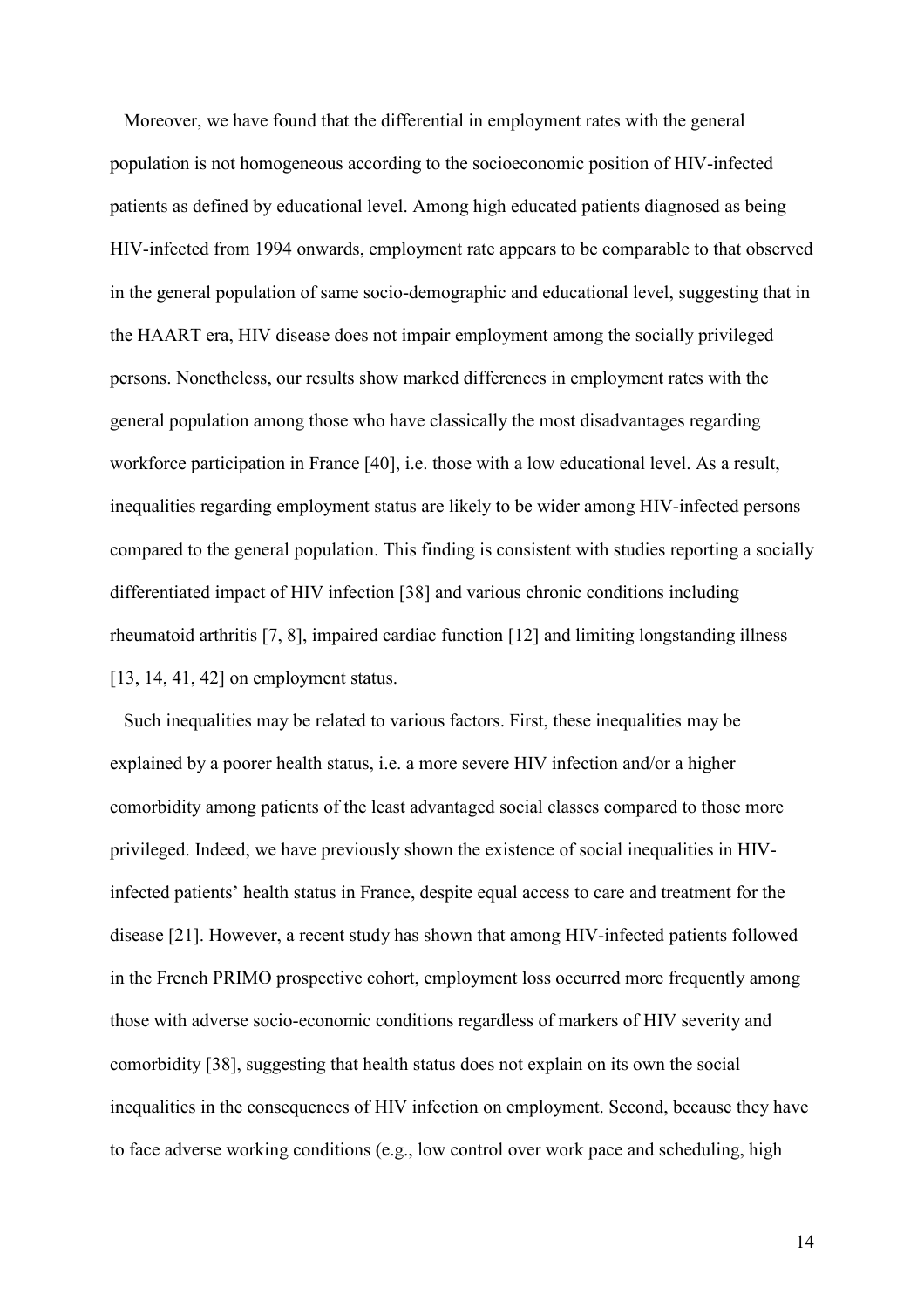level of physical demand) and work insecurity (non permanent employment) more often than the others, subjects of the least advantaged social classes are likely to encounter more difficulties in maintaining work once they have to manage their chronic condition. Third, HIV-related stigma has been shown to strengthen the class inequalities that pre-exist in society [43], suggesting that patients who have the most disadvantaged social position may experience more workplace discrimination than the others. Lastly, in France as in other countries HIV-infected persons may receive disability benefits in relation to their disease. For patients qualified only for insecure or casual jobs, workforce (re)entry may jeopardise these benefits and thus the overall financial situation of those receiving them; such benefits may therefore act as a poverty trap among these patients [44]. Further studies with longitudinal design and detailed data both on HIV-infected patients' health status and living conditions (e.g., working conditions, discriminations, resources) are needed to discriminate among the possible mechanisms of such inequalities.

Our findings have important social and public health implications. First, since HIV infection mostly affects adults of prime working age, among whom a substantial and increasing proportion belong to socially vulnerable populations, the influence of HIV disease on employment suggested by our data is likely to translate to a high socio-economic burden in France as in other Western countries. Thus, social interventions are needed to assist HIVinfected persons in accessing employment or in maintaining their work from the earliest times of the disease. Such interventions should include adjustment of working conditions for HIVinfected persons in employment, actions of work incentive for those inactive and the implementation of measures aimed at fighting HIV-related discriminations, especially at the workplace. Second, our finding of an increased level of inequalities regarding employment among persons living with HIV compared to the general population is likely to have public

15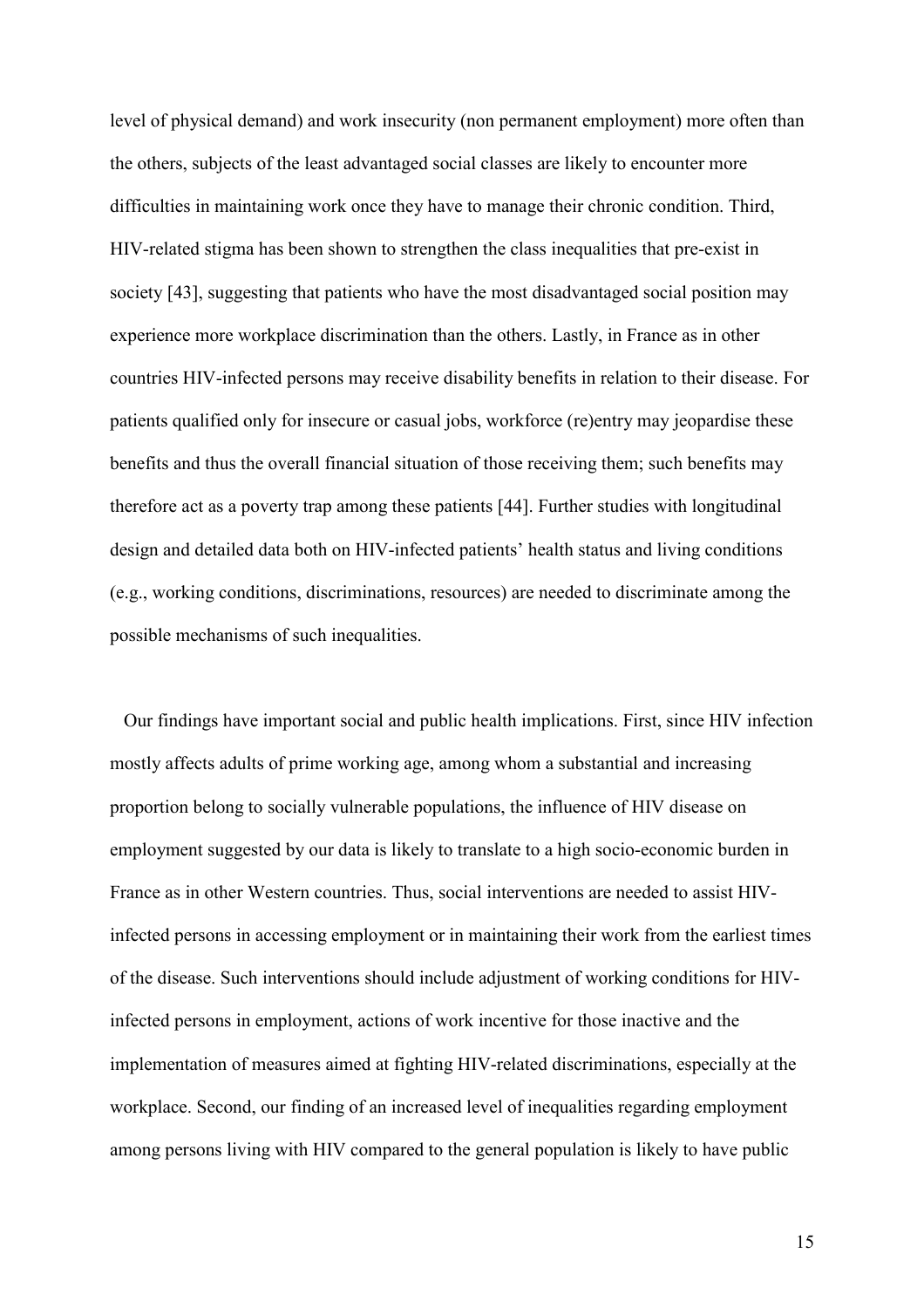health consequences. Indeed, given previous analyses showing that unfavourable employment status was predictive of poor health status among HIV-infected patients [21], one can think that such an increase in the level of employment inequalities may result in increased social health disparities among persons living with HIV compared to what occurs in the general population. Since social inequalities in health have been shown to be persistently marked among the general population of various Western countries [45], tackling the inequalities in the social consequences of HIV infection appears to be of importance. Thus, social interventions should focus preferentially on the most socially vulnerable populations. In order to design such interventions, further studies should provide a better understanding of the mechanisms of employment loss and should identify barriers to access/return to work during the course of chronic HIV infection.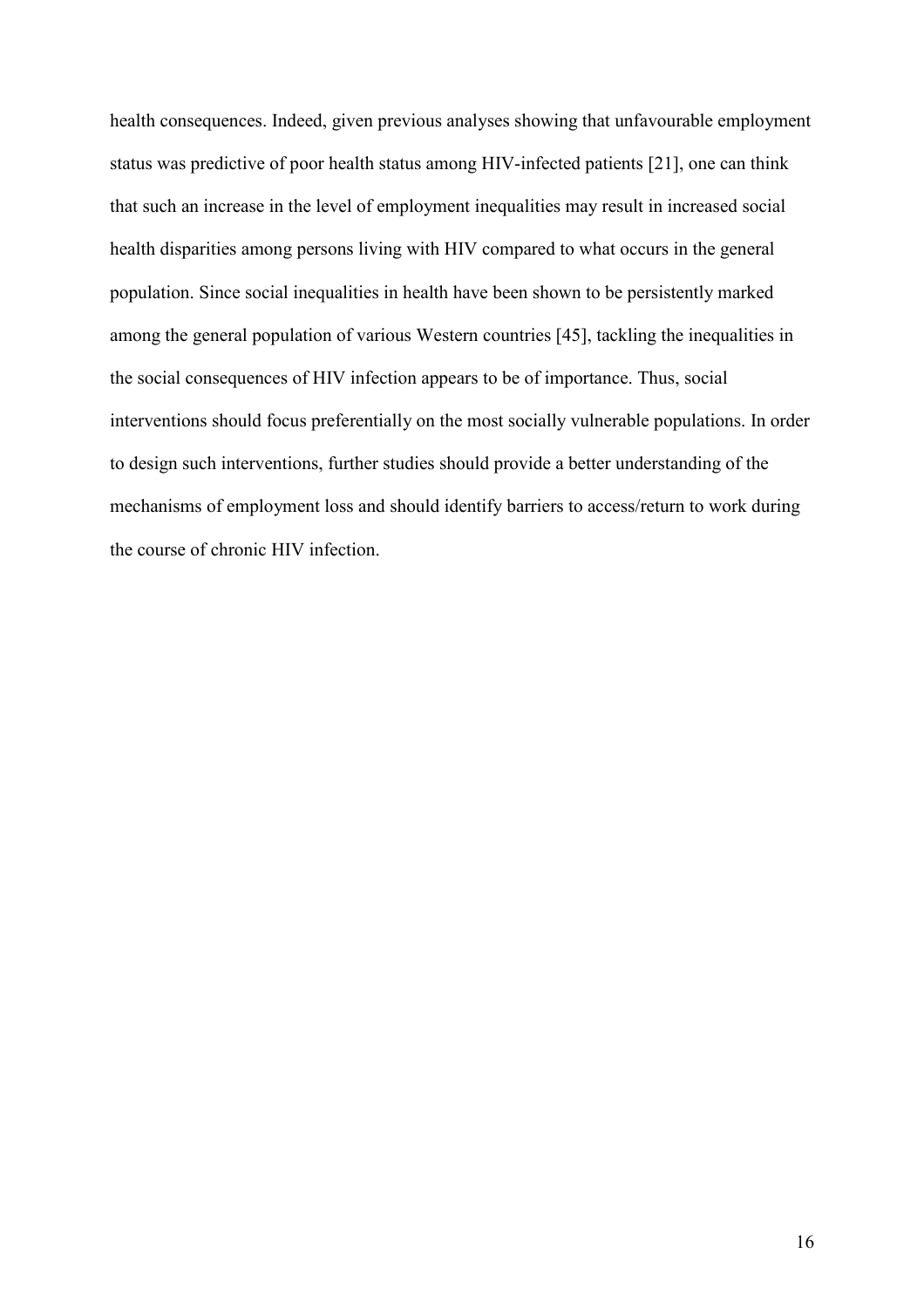# Acknowledgements

We acknowledge all the patients and physicians who have participated in the ANRS-EN12- VESPA study. Grateful thanks to Jean Bouyer for his methodological help relating to bootstrap procedures and to Archana Singh-Manoux for carefully reading the manuscript.

# Funding sources

The ANRS-EN12-VESPA study was funded by the ANRS (Agence Nationale de Recherche sur le Sida et les Hépatites Virales). The French Labour Force Survey is funded by the INSEE (Institut National de la Statistique et des Etudes Economiques).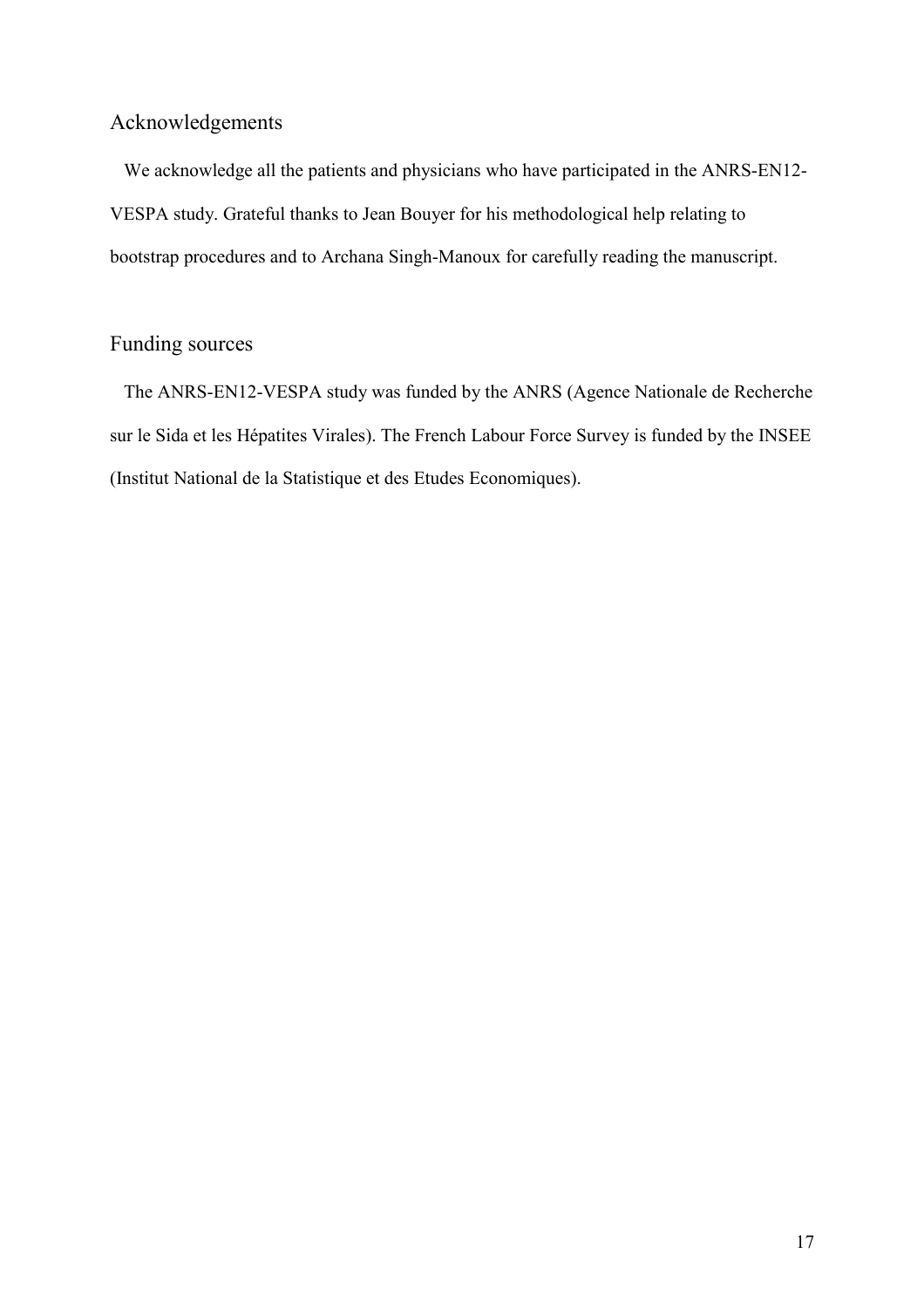# References

- 1. Greenwald HP, Dirks SJ, Borgatta EF, McCorkle R, Nevitt MC, Yelin EH. Work disability among cancer patients. Soc Sci Med. 1989;29(11):1253-1259
- 2. Bartley M, Sacker A, Clarke P. Employment status, employment conditions, and limiting illness: Prospective evidence from the British household panel survey 1991- 2001. J Epidemiol Community Health. 2004;58(6):501-506
- 3. Moser KA, Fox AJ, Jones DR. Unemployment and mortality in the OPCS Longitudinal Study. Lancet. 1984;2(8415):1324-1329
- 4. Sorlie PD, Rogot E. Mortality by employment status in the National Longitudinal Mortality Study. Am J Epidemiol. 1990;132(5):983-992
- 5. Voss M, Nylen L, Floderus B, Diderichsen F, Terry PD. Unemployment and early cause-specific mortality: a study based on the Swedish twin registry. Am J Public Health. 2004;94(12):2155-2161.15569968
- 6. Bartley M, Ferrie J, Montgomery SM. Living in a high-unemployment economy: understanding the health consequences. In: Marmot M, Wilkinson RG, eds. Social determinants of health. New York: Oxford University Press; 1999.
- 7. Fex E, Larsson BM, Nived K, Eberhardt K. Effect of rheumatoid arthritis on work status and social and leisure time activities in patients followed 8 years from onset. J Rheumatol. 1998;25(1):44-50
- 8. Sokka T. Work disability in early rheumatoid arthritis. Clin Exp Rheumatol. 2003;21(5 Suppl. 31):S71-74
- 9. Kraut A, Walld R, Tate R, Mustard C. Impact of diabetes on employment and income in Manitoba, Canada. Diabetes Care. 2001;24(1):64-68.11194243
- 10. Matsushima M, Tajima N, Agata T, Yokoyama J, Ikeda Y, Isogai Y. Social and economic impact on youth-onset diabetes in Japan. Diabetes Care. 1993;16(5):824- 827.8495625
- 11. Robinson N, Yateman NA, Protopapa LE, Bush L. Unemployment and diabetes. Diabet Med. 1989;6(9):797-803.2533040
- 12. Nielsen FE, Sorensen HT, Skagen K. A prospective study found impaired left ventricular function predicted job retirement after acute myocardial infarction. J Clin Epidemiol. 2004;57(8):837-842.15485736
- 13. Lindholm C, Burstrom B, Diderichsen F. Class differences in the social consequences of illness? J Epidemiol Community Health. 2002;56(3):188-192
- 14. van de Mheen H, Stronks K, Schrijvers CT, Mackenbach JP. The influence of adult ill health on occupational class mobility and mobility out of and into employment in the The Netherlands. Soc Sci Med. 1999;49(4):509-518
- 15. Ravaud JF, Mormiche P. Handicaps et incapacités. In: Leclerc A, Fassin D, Grandjean H, Kaminski M, Lang T, eds. *[Les inégalités sociales de santé]*. French. Paris: La Découverte; 2000.
- 16. Hamers FF, Downs AM. The changing face of the HIV epidemic in western Europe: what are the implications for public health policies? *Lancet*. 2004;364(9428):83-94.15234861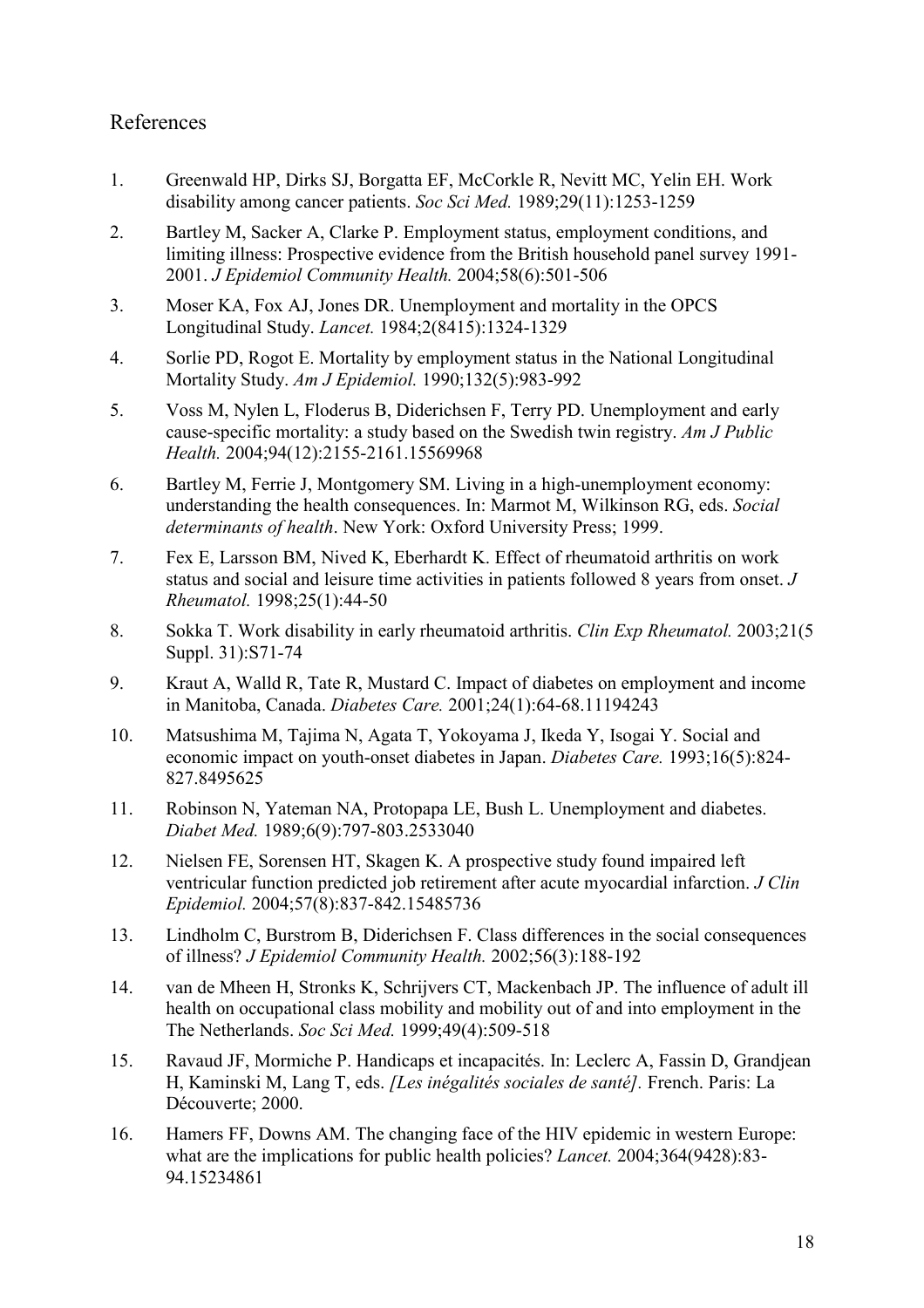- 17. Staehelin C, Egloff N, Rickenbach M, Kopp C, Furrer H. Migrants from sub-Saharan Africa in the Swiss HIV Cohort Study: a single center study of epidemiologic migration-specific and clinical features. AIDS Patient Care STDS. 2004;18(11):665- 675.15635749
- 18. Stone VE. Optimizing the care of minority patients with HIV/AIDS. Clin Infect Dis. 2004;38(3):400-404.14727211
- 19. Lert F, Obadia Y, et l'équipe de l'enquête VESPA. [Comment vit-on en France avec le VIH/sida ?]. French. Pop et Sociétés. 2004(406)
- 20. Young J, De Geest S, Spirig R, et al. Stable partnership and progression to AIDS or death in HIV infected patients receiving highly active antiretroviral therapy: Swiss HIV cohort study. BMJ. 2004;328(7430):15
- 21. Dray-Spira R, Gueguen A, Persoz A, et al. Temporary employment, absence of stable partnership and risk of hospitalisation or death during the course of HIV infection. J Acquir Immune Defic Syndr. 2005;40(2):190-197
- 22. Dray-Spira R, Lert F. Social health inequalities during the course of chronic HIV disease in the era of HAART. AIDS. 2003;17(3):283-290
- 23. Cunningham WE, Andersen RM, Katz MH, et al. The Impact of competing subsistence needs and barriers on access to medical care for persons with Human Immunodeficiency Virus receiving care in the United States. Med Care. 1999;37(12):1270-1281
- 24. Dray-Spira R, Lert F, Marimoutou C, Bouhnik AD, Obadia Y. Socio-economic conditions, health status and employment among persons living with HIV/AIDS in France in 2001. AIDS Care. 2003;15(6):739-748
- 25. Ezzy D, De Visser R, Bartos M. Poverty, disease progression and employment among people living with HIV/AIDS in Australia. AIDS Care. 1999;11(4):405-414
- 26. Fleishman JA. Transitions in insurance and employment among people with HIV infection. Inquiry. 1998;35(Spring):36-48
- 27. Goldman DP, Bao Y. Effective HIV treatment and the employment of  $HIV(+)$  adults. Health Serv Res. 2004;39(6):1691-1712.15533182
- 28. Rabkin JG, McElhiney M, Ferrando SJ, Van Gorp W, Lin SH. Predictors of employment of men with HIV/AIDS: a longitudinal study. Psychosom Med. 2004;66(1):72-78
- 29. Bourdillon F, Nadal J. [Les problèmes de santé et les besoins des personnes atteintes d'infection à VIH : enquête hospitalière multicentrique]. French. Ministère de l'Emploi et de la Solidarité, Direction des Hôpitaux - Mission Sida; 1996.
- 30. Peretti-Watel P, Riandey B, Dray-Spira R, Bouhnik AD, Obadia Y. [Comment enquêter la population séropositive en France? : l'enquête ANRS-EN12-VESPA2003]. French. Population. 2005;In Press
- 31. Deville J-C, Särndal C-E. Calibration estimation in survey sampling. J Am Stat Assoc. 1992;87(418):375-382
- 32. Eurostat. The European Union labour force survey Methods and definitions 2001. Luxembourg: European Communities; 2003.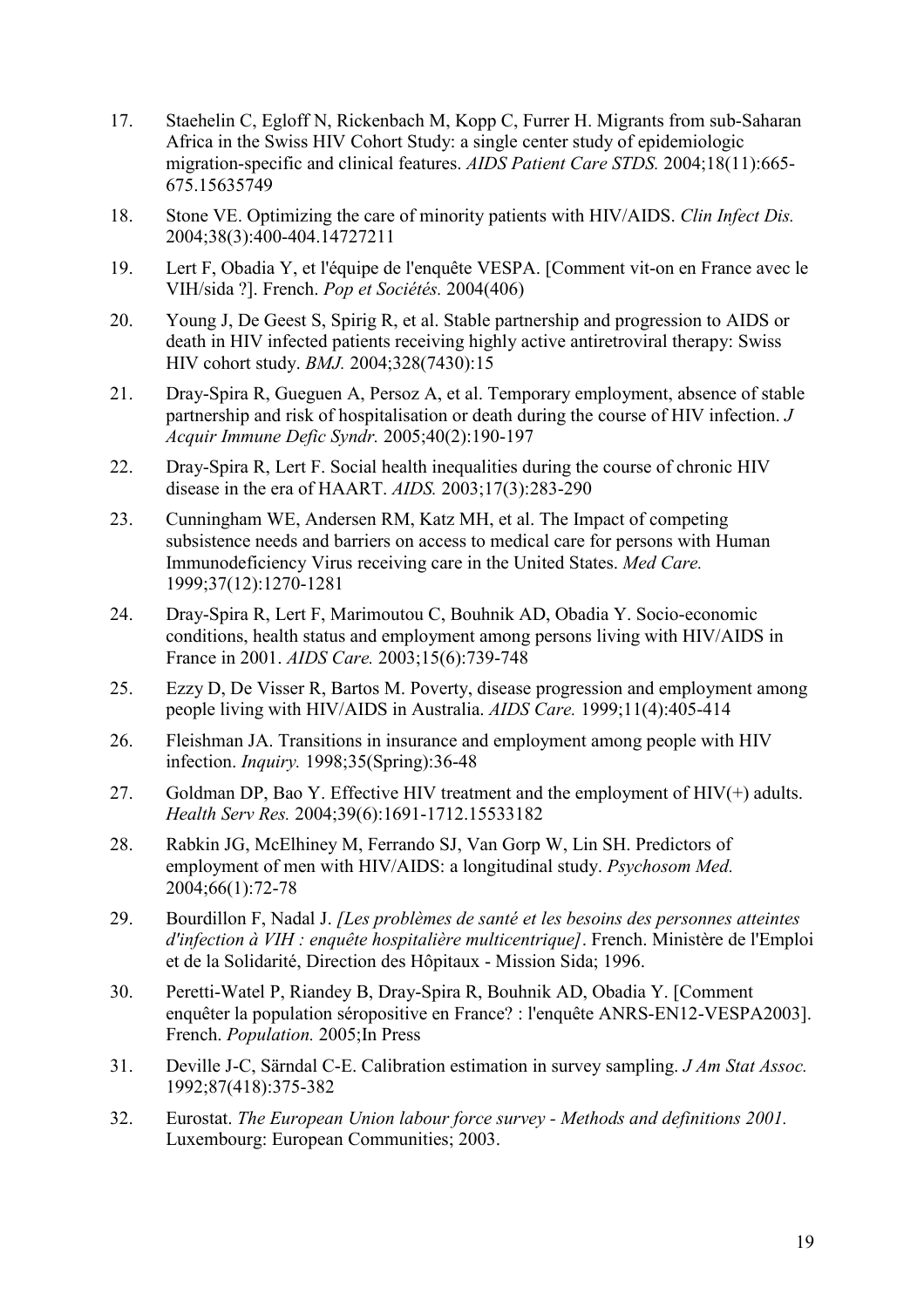- 33. [Drugs and dependencies, essential data]. French. Paris: Observatoire Français des drogues et des toxicomanies; 2005.
- 34. Brooks RA, Martin DJ, Ortiz DJ, Veniegas RC. Perceived barriers to employment among persons living with HIV/AIDS. AIDS Care. 2004;16(6):756-766.15370063
- 35. Ferrier SE, Lavis JN. With health comes work? People living with HIV/AIDS consider returning to work. AIDS Care. 2003;15(3):423-435
- 36. Martin DJ, Brooks RA, Ortiz DJ, Veniegas RC. Perceived employment barriers and their relation to workforce-entry intent among people with HIV/AIDS. J Occup Health Psychol. 2003;8(3):181-194
- 37. Lem M, Moore D, Marion S, et al. Back to work: correlates of employment among persons receiving highly active antiretroviral therapy. AIDS Care. 2005;17(6):740- 746.16036260
- 38. Dray-Spira R, Persoz A, Boufassa F, et al. Employment loss following HIV infection in the era of highly active antiretroviral therapies. European J Public Health. Advance Access published on August 26, 2005. doi:10.1093/eurpub/cki153
- 39. Roeloffs C, Sherbourne C, Unutzer J, Fink A, Tang L, Wells KB. Stigma and depression among primary care patients. Gen Hosp Psychiatry. 2003;25(5):311- 315.12972221
- 40. INSEE. [Données sociales La société française]. French. Paris; 2002.
- 41. Bartley M, Owen C. Relation between socioeconomic status, employment, and health during economic change, 1973-93. BMJ. 1996;313(7055):445-449
- 42. Burstrom B, Whitehead M, Lindholm C, Diderichsen F. Inequality in the social consequences of illness: how well do people with long-term illness fare in the British and Swedish labor markets? Int J Health Serv. 2000;30(3):435-451
- 43. Parker R, Aggleton P. HIV and AIDS-related stigma and discrimination: a conceptual framework and implications for action. Soc Sci Med. 2003;57(1):13-24
- 44. Voelker R. Protease inhibitors bring new social, clinical uncertainties to HIV care. JAMA. 1997;277(15):1182-1184
- 45. Kunst AE, Mackenbach JP. The size of mortality differences associated with educational level in nine industrialized countries. Am J Public Health. 1994;84(6):932-937.8203689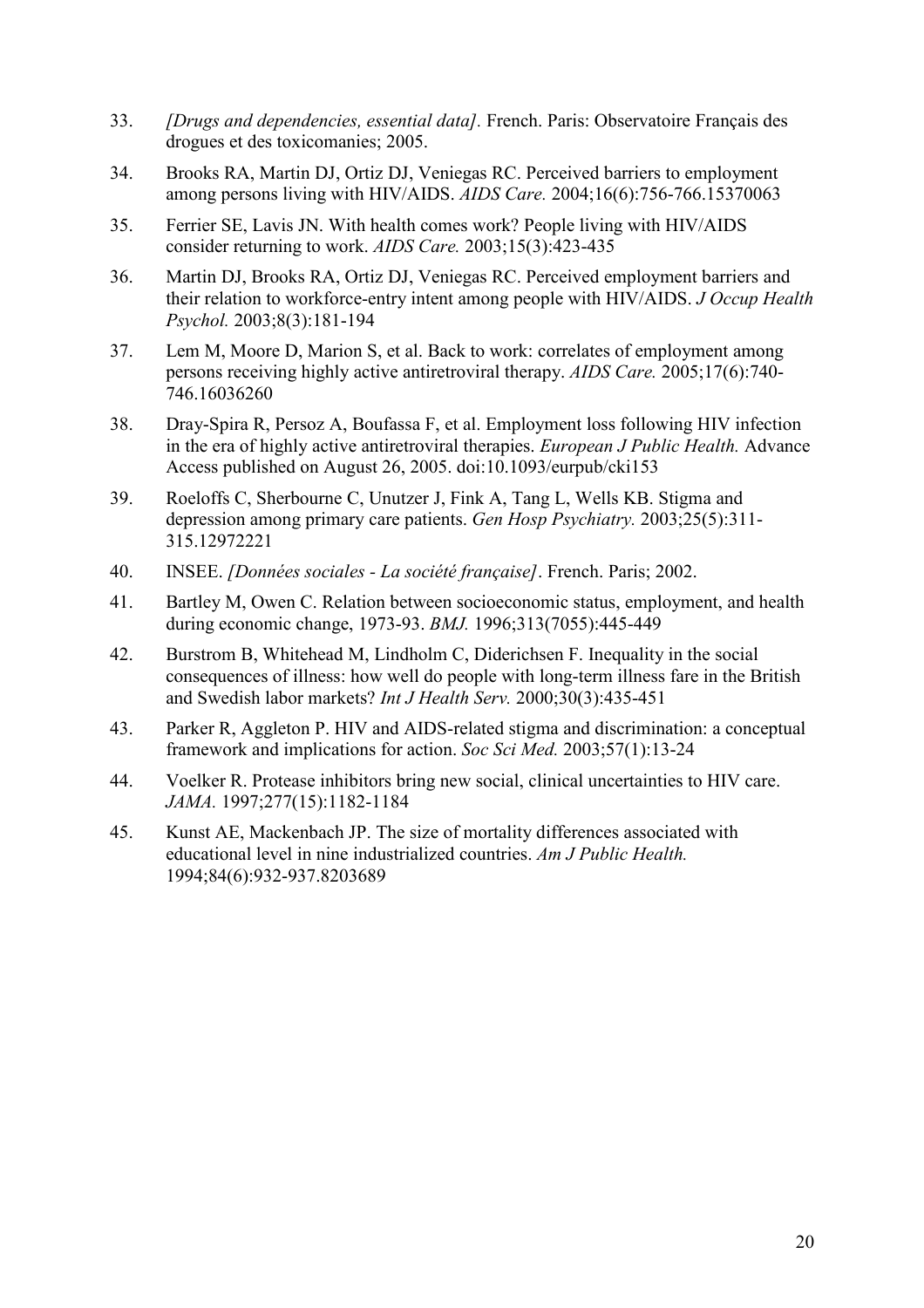## Table 1. Characteristics (%\*) of the general population and of HIV-infected individuals

according to the period of HIV diagnosis.

|                                                               |           | General<br>population<br>$(N=35423)$ | HIV diagnosis<br>before 1994<br>$(N=1442)$ | HIV diagnosis<br>from 1994<br>$(N=1308)$ |
|---------------------------------------------------------------|-----------|--------------------------------------|--------------------------------------------|------------------------------------------|
| Gender                                                        | Male      | 49.6                                 | 73.2                                       | 68.1                                     |
|                                                               | Female    | 50.4                                 | 26.8                                       | 31.9                                     |
| Age in $2003$                                                 | $\leq$ 35 | 43.5                                 | 7.2                                        | 31.4                                     |
| (years)                                                       | 35-49     | 35.4                                 | 77.6                                       | 53.2                                     |
|                                                               | $\geq 50$ | 21.1                                 | 15.2                                       | 15.4                                     |
| Nationality                                                   | France    | 93.4                                 | 90.4                                       | 71.0                                     |
| Other European country<br>North Africa<br>Sub-Saharan Africa  |           | 2.9                                  | 3.7                                        | 4.1                                      |
|                                                               |           | 2.2                                  | 1.9                                        | 2.5                                      |
|                                                               |           | 0.8                                  | 2.5                                        | 19.6                                     |
|                                                               | Other     | 0.7                                  | 1.5                                        | 2.8                                      |
| Educational level                                             | High      | 29.0                                 | 29.6                                       | 30.4                                     |
|                                                               | Low       | 71.0                                 | 70.4                                       | 69.6                                     |
| N <sub>0</sub><br>Past or current intravenous drug use<br>Yes |           | <b>NA</b>                            | 68.1                                       | 90.0                                     |
|                                                               |           | <b>NA</b>                            | 31.9                                       | 10.0                                     |

\* Data concerning HIV-infected individuals are weighted

NA: data non available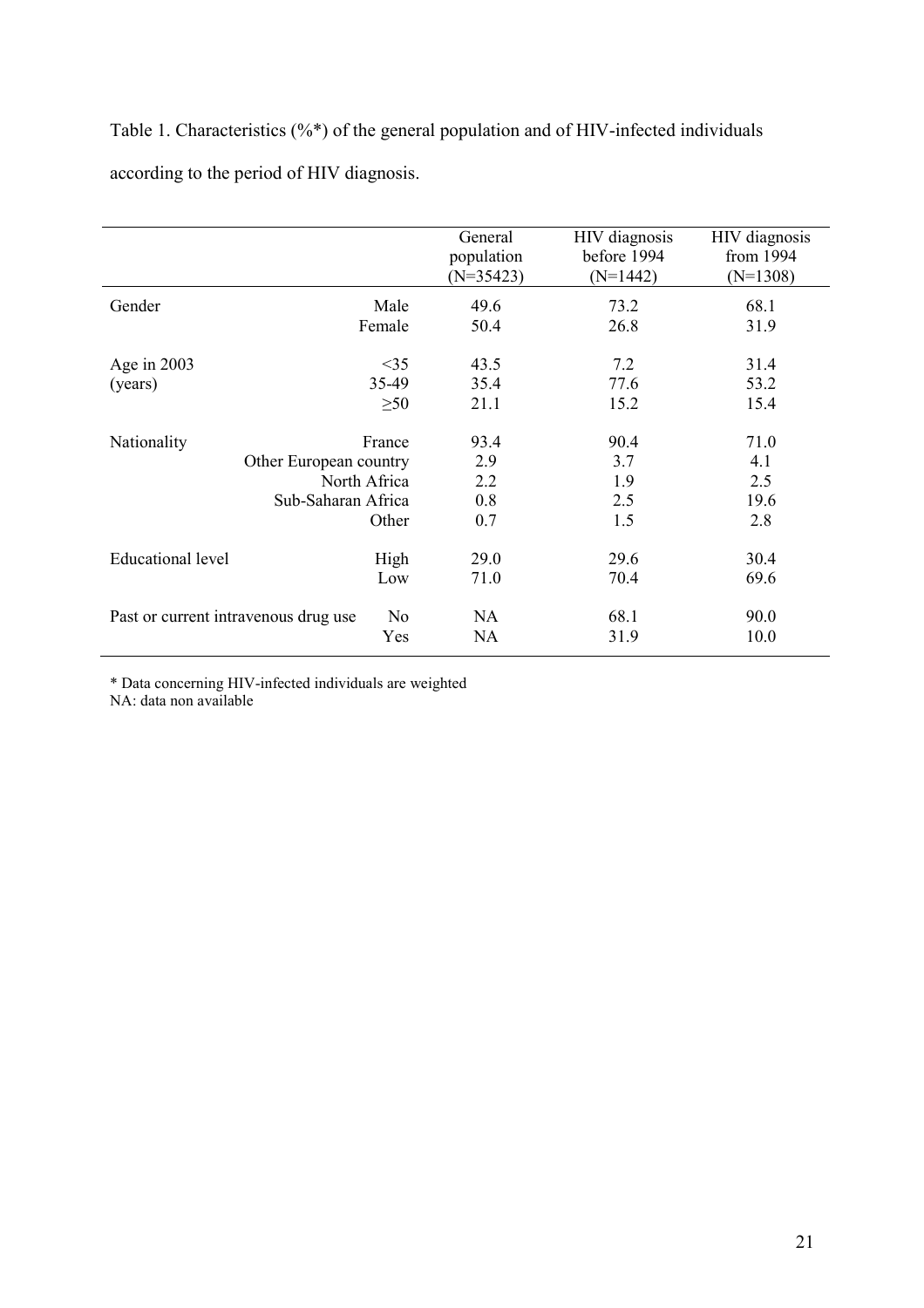Figure 1. Crude and standardized employment rates (and 95% confidence interval) among persons HIV-diagnosed before 1994 and from 1994 onwards, and employment rate among the French general population.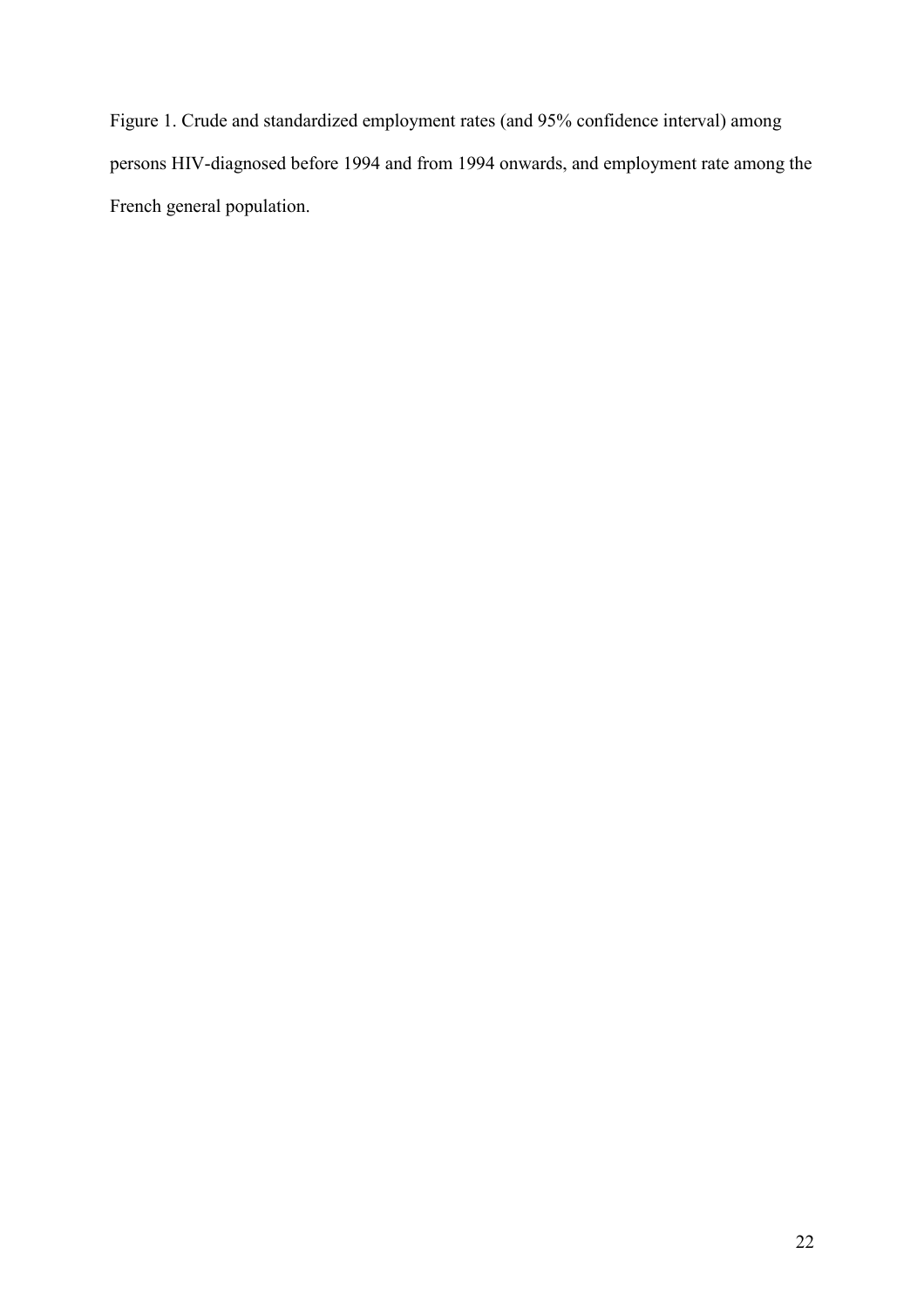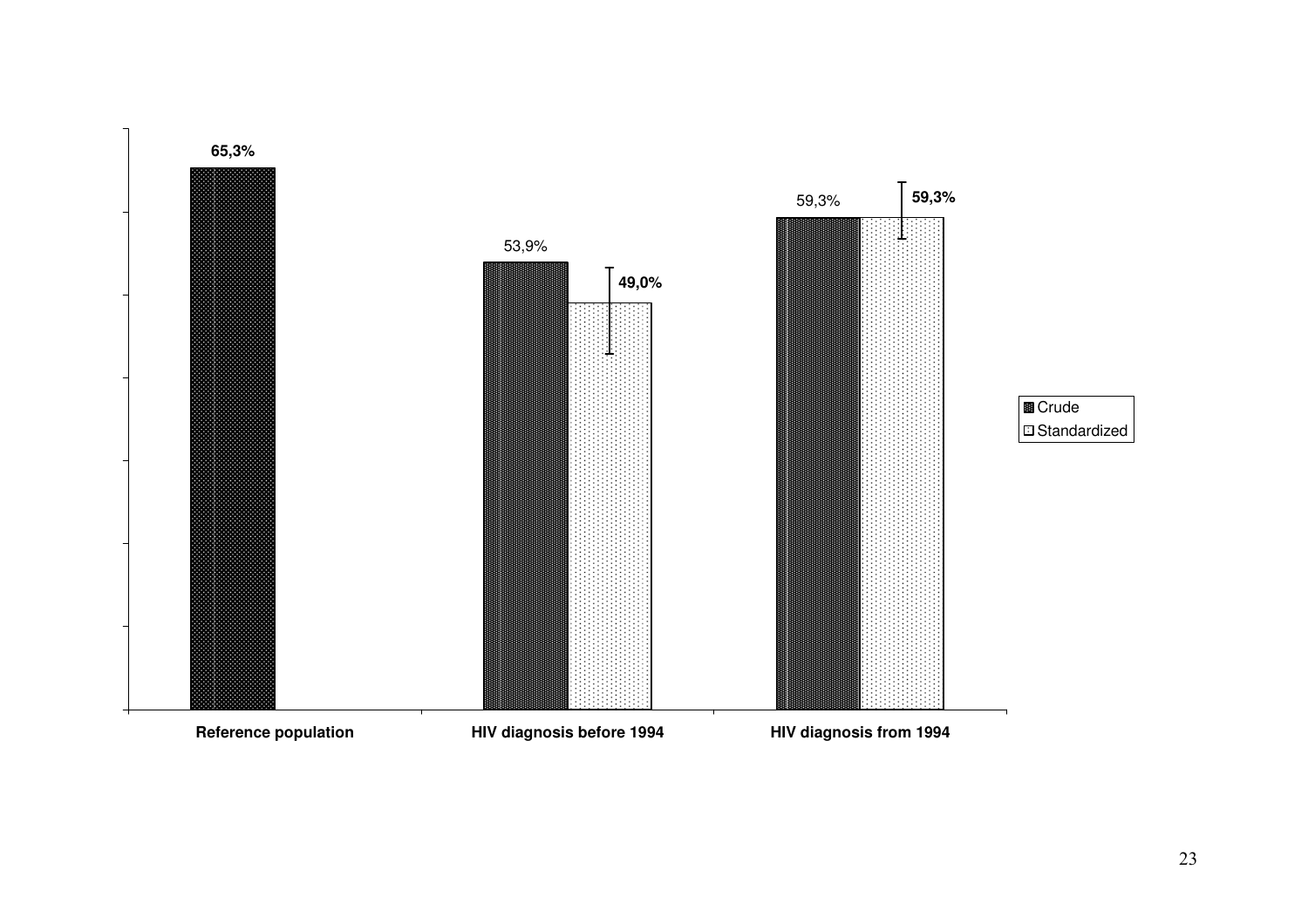Figure 2. Differential in employment rates with the French general population (and 95% confidence interval) among persons HIV-diagnosed before 1994 and from 1994 onwards, overall and according to educational level.